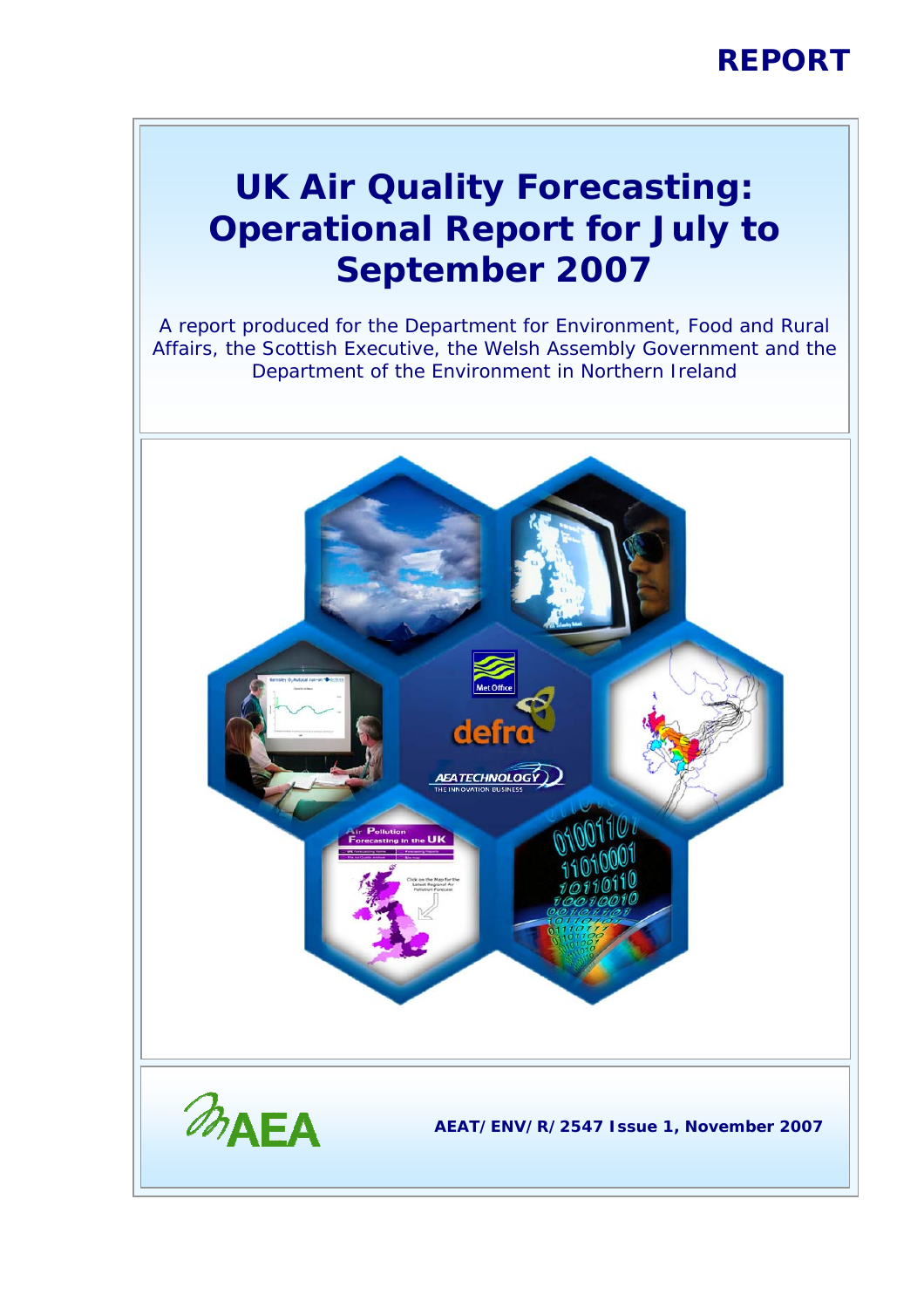### **UK Air Quality Forecasting: Operational Report for July to September 2007**

A report produced for the Department for Environment, Food and Rural Affairs, the Scottish Executive, the Welsh Assembly Government and the Department of the Environment in Northern Ireland

> AEAT/ENV/R/2547 Issue 1 November 2007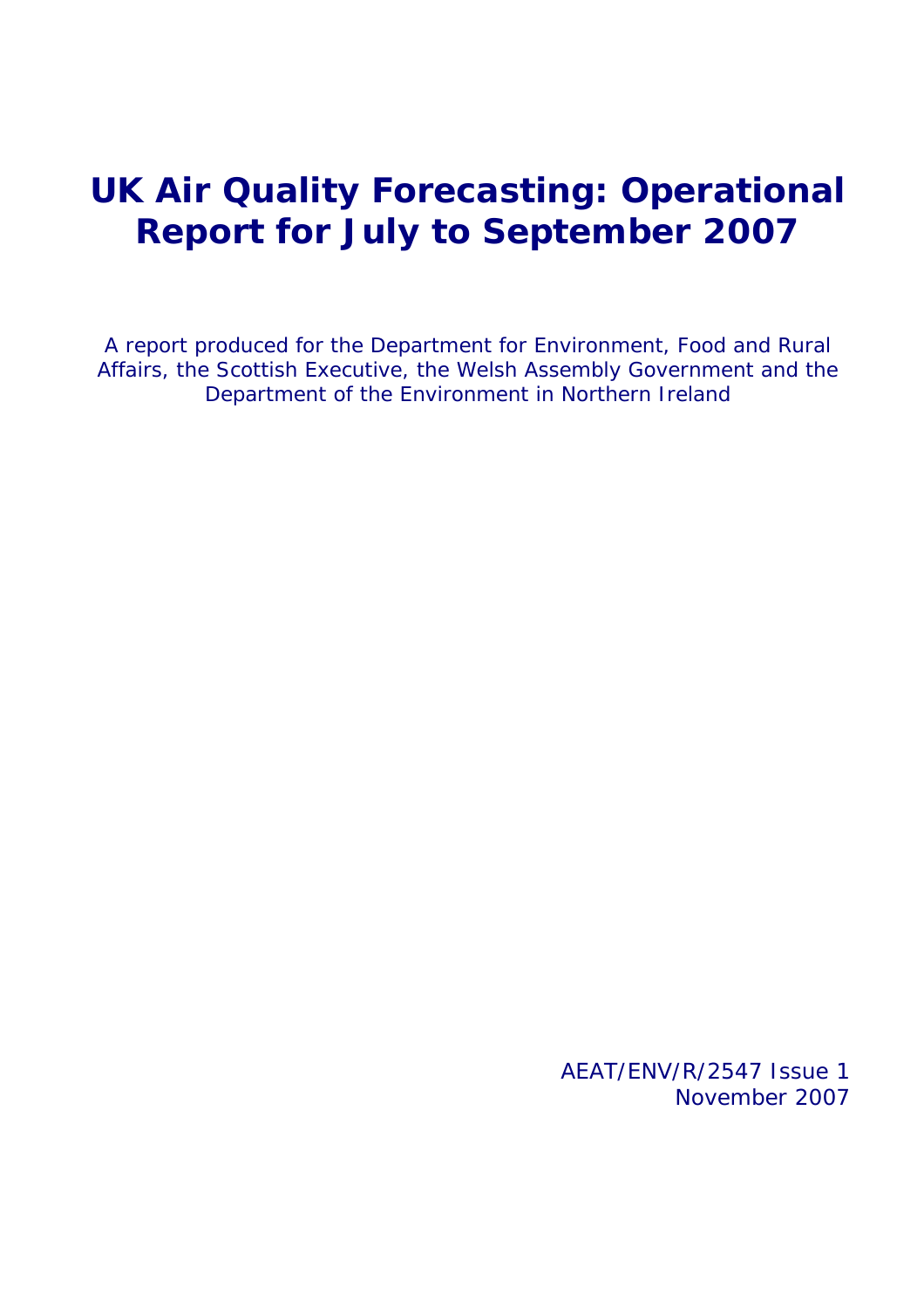| Title                                             | UK Air Quality Forecasting: Operational Report for July to September<br>2007.                                                                                                             |
|---------------------------------------------------|-------------------------------------------------------------------------------------------------------------------------------------------------------------------------------------------|
| Customer                                          | Department for Environment Food and Rural Affairs, the Scottish<br>Executive, the Welsh Assembly Government and the Department of the<br>Environment in Northern Ireland                  |
| <b>Customer reference</b>                         | EPG 1/3/179                                                                                                                                                                               |
| Confidentiality,<br>copyright and<br>reproduction | UNRESTRICTED<br>Copyright AEA Technology plc.<br>All rights reserved.<br>Enquiries about copyright and reproduction should be addressed to the<br>Commercial Manager, AEA Technology plc. |
| File reference                                    | ED45099                                                                                                                                                                                   |
| Report number                                     | AEAT/ENV/R/2547 Issue 1                                                                                                                                                                   |
| <b>Report status</b>                              | Issue 1                                                                                                                                                                                   |

AEA Technology plc AEA Energy & Environment Building 551.11 Harwell Didcot Oxfordshire OX11 0QJ UK +44 (0) 870 190 6441 tel. +44 (0) 870 190 6608 fax.

#### [Andy.cook@aeat.co.uk](mailto:Jaume.targa@aeat.co.uk)

AEA Energy & Environment is an operating division of AEA Technology plc AEA Technology is certificated to BS EN ISO9001:(1994)

|                    | <b>Name</b> | Date       |
|--------------------|-------------|------------|
| <b>Author</b>      | Andy Cook   | 26/11/2007 |
| <b>Reviewed by</b> | Paul Willis | 30/11/2007 |
| <b>Approved by</b> | Jon Bower   | 01/12/2007 |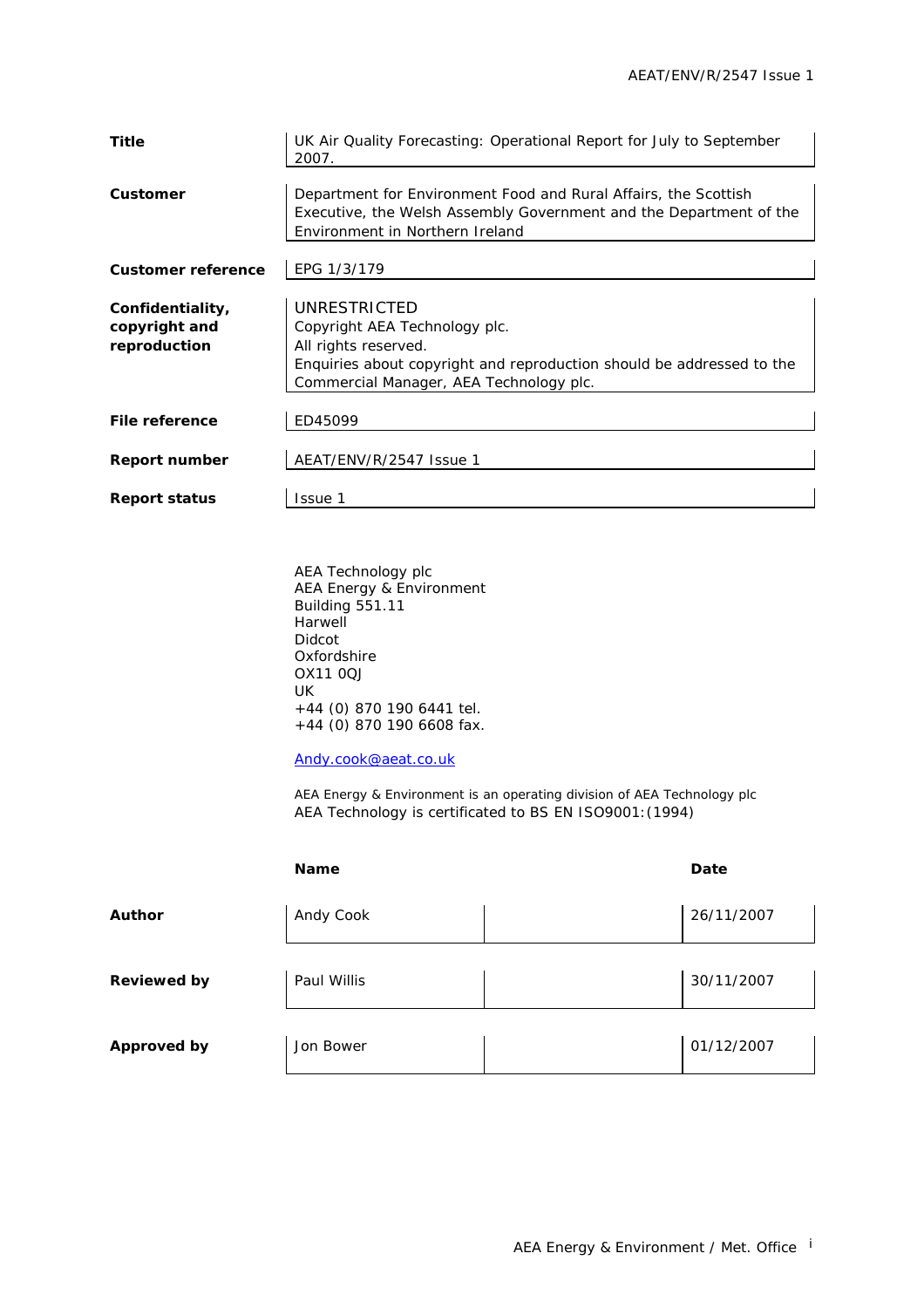## <span id="page-3-0"></span>**Executive Summary**

This report covers the operational activities carried out by AEA Energy & Environment and the Met Office under the UK Air Quality Forecasting Contract from July to September 2007. The work is funded by the Department for Environment Food and Rural Affairs (Defra), the Scottish Executive, Welsh Assembly Government and the Department of the Environment in Northern Ireland.

During the third quarter of 2007, there were two days on which HIGH or above air pollution was recorded. Both of the HIGH or above exceedences were due to  $PM_{10}$  and occurred as a result of a single pollution incident measured at the Bristol St Paul's AQM site due to its close proximity to a carnival event.

Overall forecast success and accuracy rates for the HIGH band were 0 % for agglomerations during this quarter due to the inherent difficulty of forecasting these type of localised particulate emissions. No HIGH measurements occurred in zones therefore the overall success rate for these areas is considered to be 100 % by default, with an associated 0 % of accuracy.

Many MODERATE days were measured (mainly for ozone) and were forecasted with a high degree of success and a very reasonable accuracy in both zones and agglomerations. These MODERATE periods are recorded within the forecasting success and accuracy calculations. The forecasting success and accuracy for this quarter for HIGH and MODERATE episodes is summarised in Table 1 below.

Success figures for MODERATE forecasts issued show that a significant proportion of measured polluted days were successfully forecast (percentage above 100 %). An average accuracy figure of around 85 % indicates that 15 % of the forecast MODERATE levels were not measured and remained LOW. The accuracy figures often tend to be lower due to the precautionary approach that AEA Energy & Environment takes when issuing the daily forecasts- we intentionally issue a forecast for MODERATE pollution when there is only a small chance that it will be recorded.

#### **Table 1 – Forecast success/accuracy for incidents above 'HIGH' and above 'MODERATE', July 1st to September 30th 2007.**

| <b>Region/Area</b>    | <b>HIGH</b>   |                      | <b>MODERATE</b> |                      |  |  |  |  |
|-----------------------|---------------|----------------------|-----------------|----------------------|--|--|--|--|
|                       |               | % success % accuracy |                 | % success % accuracy |  |  |  |  |
| Zones                 | $^{\circ}$ OO |                      | 135             | o                    |  |  |  |  |
| <b>Agglomerations</b> |               |                      | 149             |                      |  |  |  |  |

We continue to research ways of improving the air pollution forecasting system by:

- 1. Investigating new approaches to using automatic software systems to streamline the activities within the forecasting process, thus allowing forecasters to spend their time more productively considering the most accurate forecasts.
- 2. Researching the chemistry used in our models, for example the chemical schemes for secondary  $PM_{10}$  and ozone.
- 3. Improving the NAME model used for ad-hoc analyses. In particular, recent improvements have assisted with investigations of the possible long-range transport of  $PM_{10}$  pollution from forest fires in Russia and the long-range transport of particles from Saharan Dust Storms.
- 4. Improving and updating the emissions inventories used in our models.

There were no reported breakdowns in the forecasting service between July and September; all bulletins were successfully delivered to the Air Quality Communications contractor on time.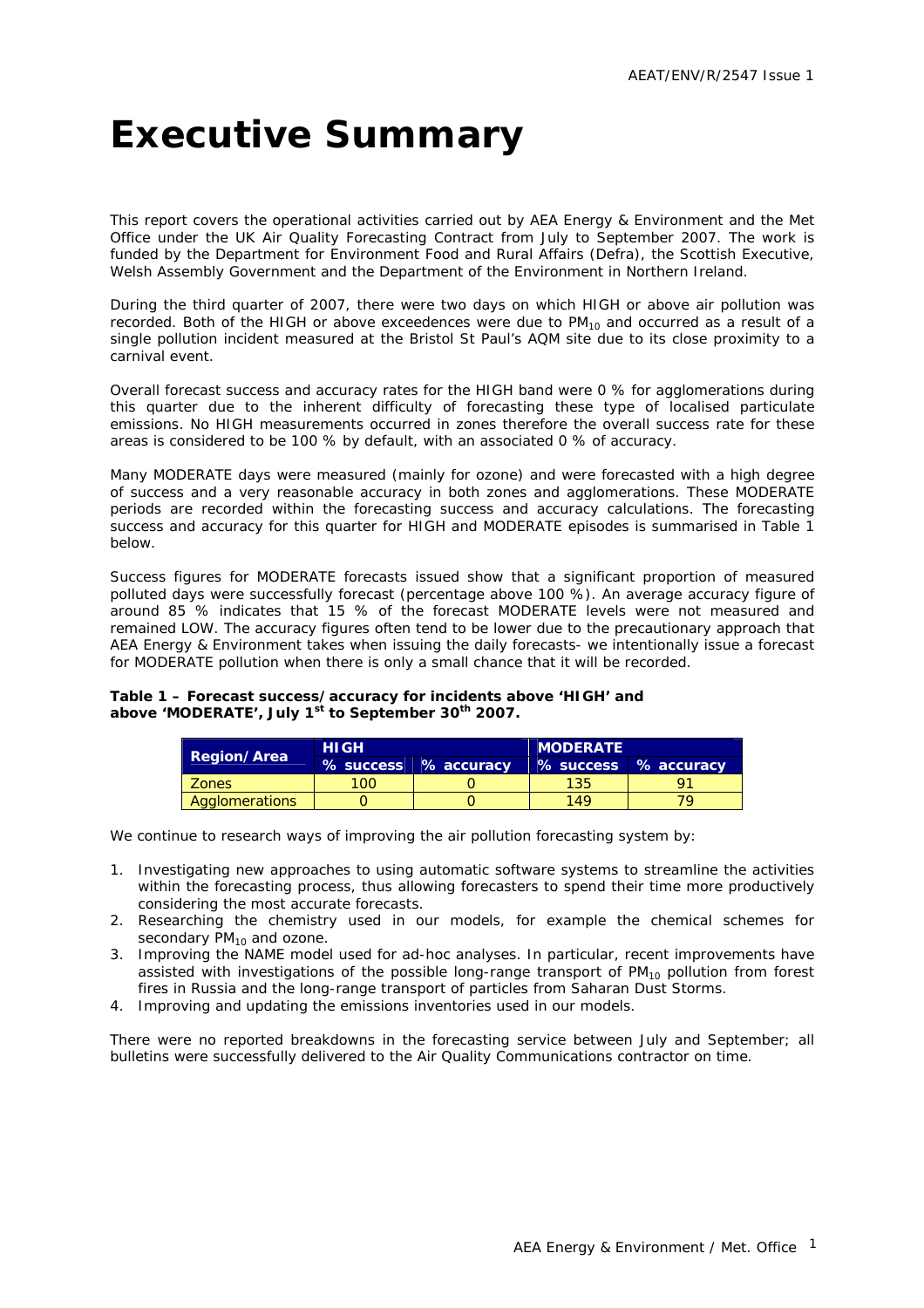### <span id="page-4-0"></span>**Contents**

|                | <b>Executive Summary</b>                                                                        | 1              |
|----------------|-------------------------------------------------------------------------------------------------|----------------|
|                | <b>Contents</b>                                                                                 | $\overline{2}$ |
| 1              | <b>Introduction</b>                                                                             | 3              |
| $\overline{2}$ | New developments during this period                                                             | 4              |
|                | <b>MET OFFICE DEVELOPMENTS</b><br>2.1<br>2.2<br>AEA ENERGY & ENVIRONMENT DEVELOPMENTS           | 4<br>4         |
| 3              | <b>Analysis of Forecasting Success Rate</b>                                                     | 5              |
|                | FORECAST ANALYSIS FOR JULY 1ST TO SEPTEMBER 30TH 2007.<br>3.1                                   | 6              |
| 4              | <b>Breakdowns in the service</b>                                                                | 16             |
| 5              | <b>Additional or enhanced forecasts</b>                                                         | 16             |
| 6              | Ad-hoc services and analysis                                                                    | 16             |
|                | PARTICULATE CLOUD FROM EASTERN SOURCES IN LATE MARCH 2007<br>6.1                                | 16             |
| $\mathbf{7}$   | <b>Ongoing research</b>                                                                         | 17             |
| 8              | Forward work plan for October to December 2007                                                  | 17             |
|                | 9 Hardware and software inventory                                                               | 17             |
|                | Appendix 1 - Air Pollution Index                                                                | 18             |
|                | Appendix 2 - Forecasting Zones and Agglomerations                                               | 20             |
|                | Appendix 3 - Worked Example of How UK Forecasting Success and Accuracy<br>Rates are Calculated. | 23             |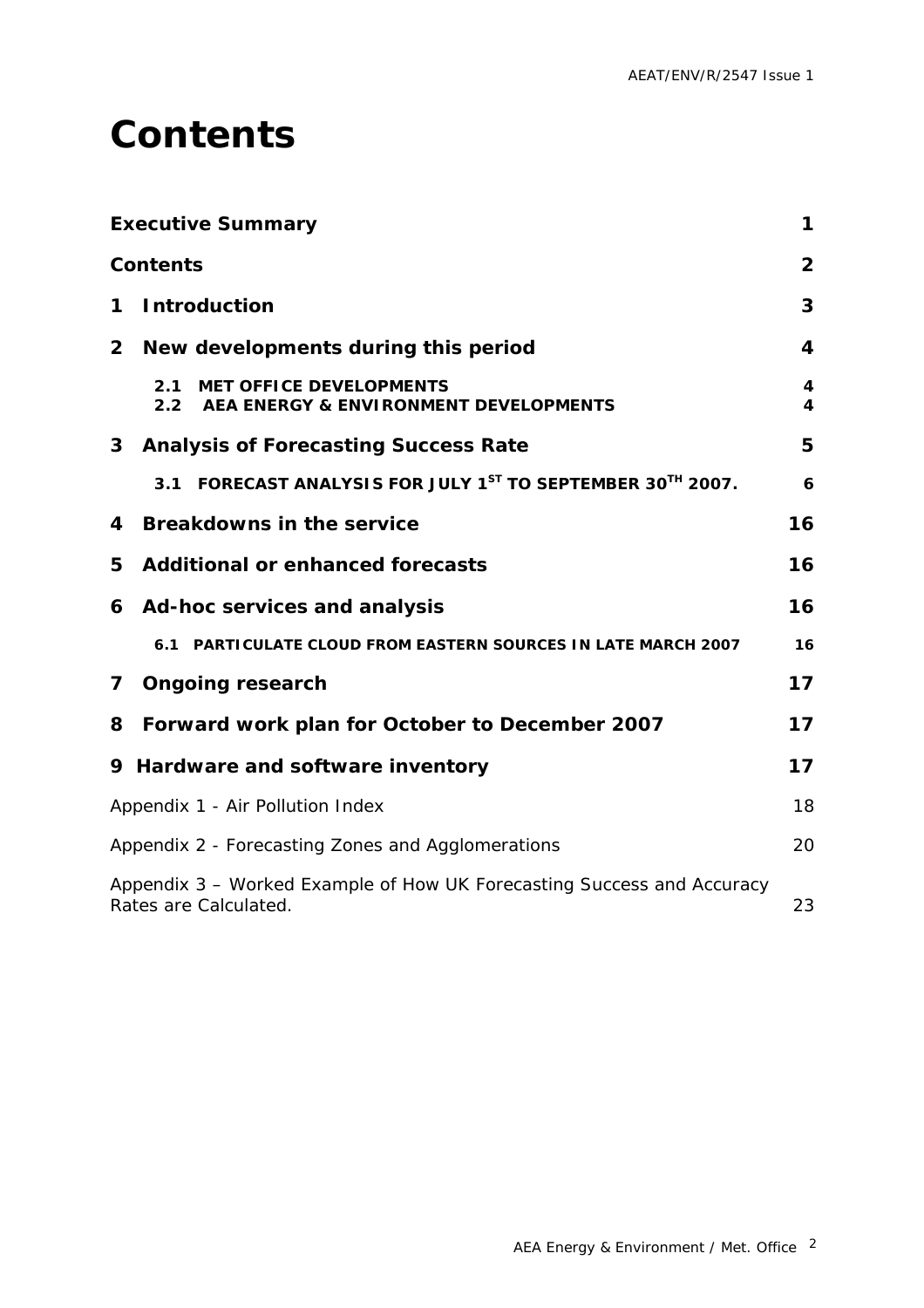# <span id="page-5-0"></span>**1 Introduction**

In collaboration with the Met Office, a forecast of the following day's air pollution is prepared every day by AEA Energy & Environment. The forecast consists of a prediction of the air pollution descriptor for the worst-case situation in 16 zones and 16 agglomerations over the following 24 hours. Forecasts can be updated and disseminated through Teletext, the World Wide Web and a Freephone telephone number at any time of day, but the most important forecast of the day is the "daily media forecast". This is prepared at 3.00 p.m. for uploading to the Internet and Air Quality Communications contractor before 4.00 p.m. each day, and is then included in subsequent air quality bulletins for the BBC, newspapers and many other interested organisations.

This report analyses and reviews the media forecasts issued during the third quarter of 2007. Results from forecasting models are available each day and are used in constructing these forecasts. The forecasters issue predictions for rural, urban background and roadside environments but, for the purposes of this report, these have been combined into a single "worst-case" category.

Twice every week, on Tuesdays and Fridays, we also provide a long-range pollution outlook. This takes the form of a short text message; this is emailed to approximately sixty recipients in Defra and other Government Departments, together with the BBC weather forecasters. The outlook is compiled by careful assessment and review of the outputs from our pollution models- which currently cover up to 3 days ahead- and by also considering the long-term weather situation.

We continue to provide a comprehensive quality control system to ensure that the 5-day forecasts provided by the Met Office to the BBC are consistent with the "daily media forecasts" and long-range pollution outlook provided by AEA Energy & Environment for Defra and the Devolved Administrations. The BBC requires 5-day air pollution index forecasts for 230 UK towns and cities on their BBC Online service. The quality control checks are carried out at around 3.00 p.m. daily, with the forecast updating onto the BBC Online Web site at 4.00 a.m. the following morning.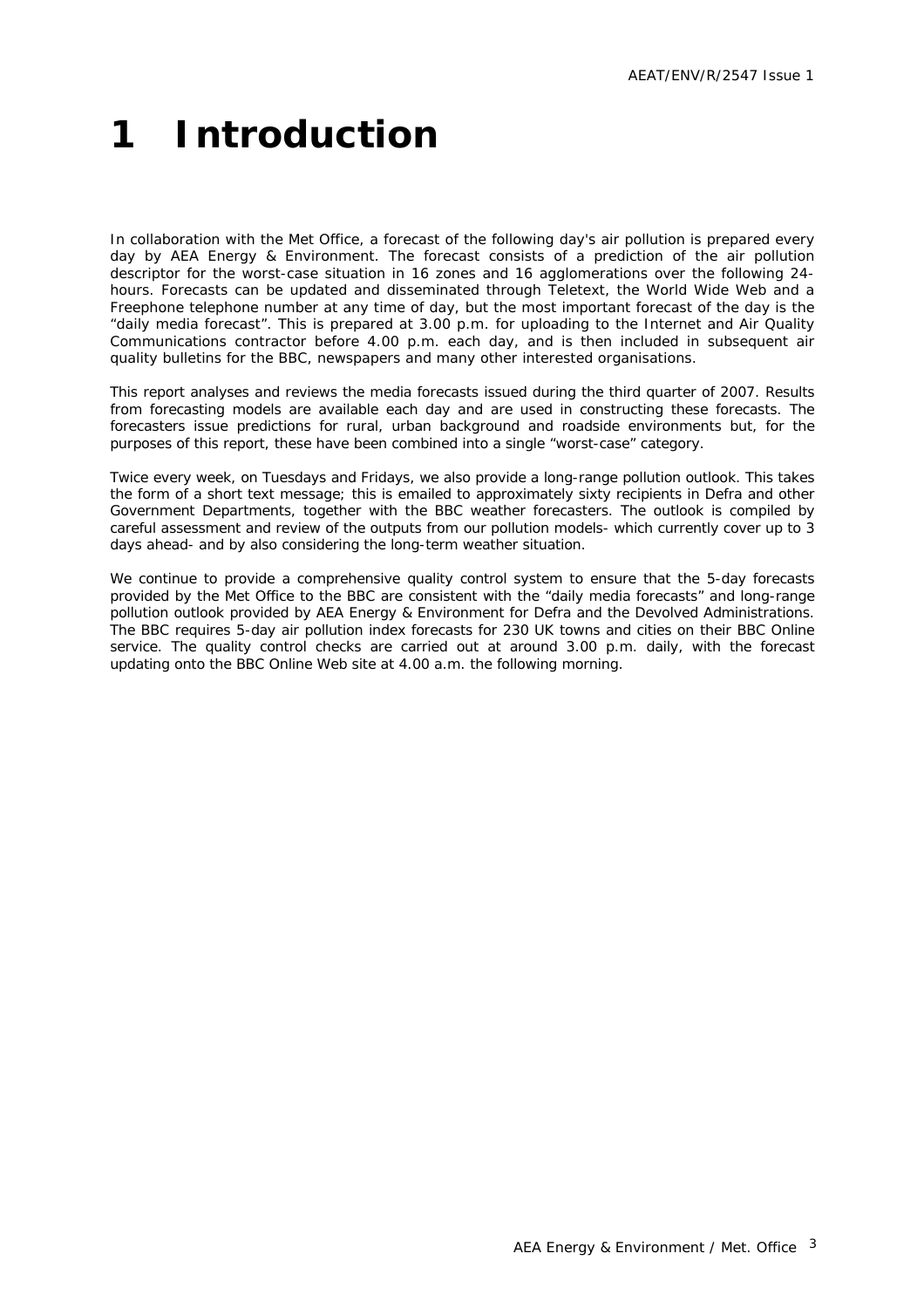## <span id="page-6-0"></span>**2 New developments during this period**

### **2.1 MET OFFICE DEVELOPMENTS**

The Met Office hosted a second technical meeting with AEA in October 2007. The status of actions and developments from the previous meeting were reviewed. These included the new trajectory system, from which output has started to be sent routinely to AEA every day. The final appearance of the forecast maps was agreed and these are now being sent by ftp to AEA on a daily basis. Example html code written by the Met Office for animating the images and displaying them on a website was also sent to AEA.

During this quarter a higher resolution version of the forecast model was trialled, but in a high PM period in early October was found to be too slow. Some modifications to the forecast system were implemented though, including a change in the locations that data is output for. Extra sites have been added that correspond to AURN observation sites to enable statistical analysis of the model. Considerable effort has also been put in by both AEA and the Met Office during this quarter to increase the number of sites for which forecast data is provided to the BBC.

### **2.2 AEA ENERGY & ENVIRONMENT DEVELOPMENTS**

AEA have been working closely with the Met Office to develop and implement improvements in the data flow and presentation of the forecast systems.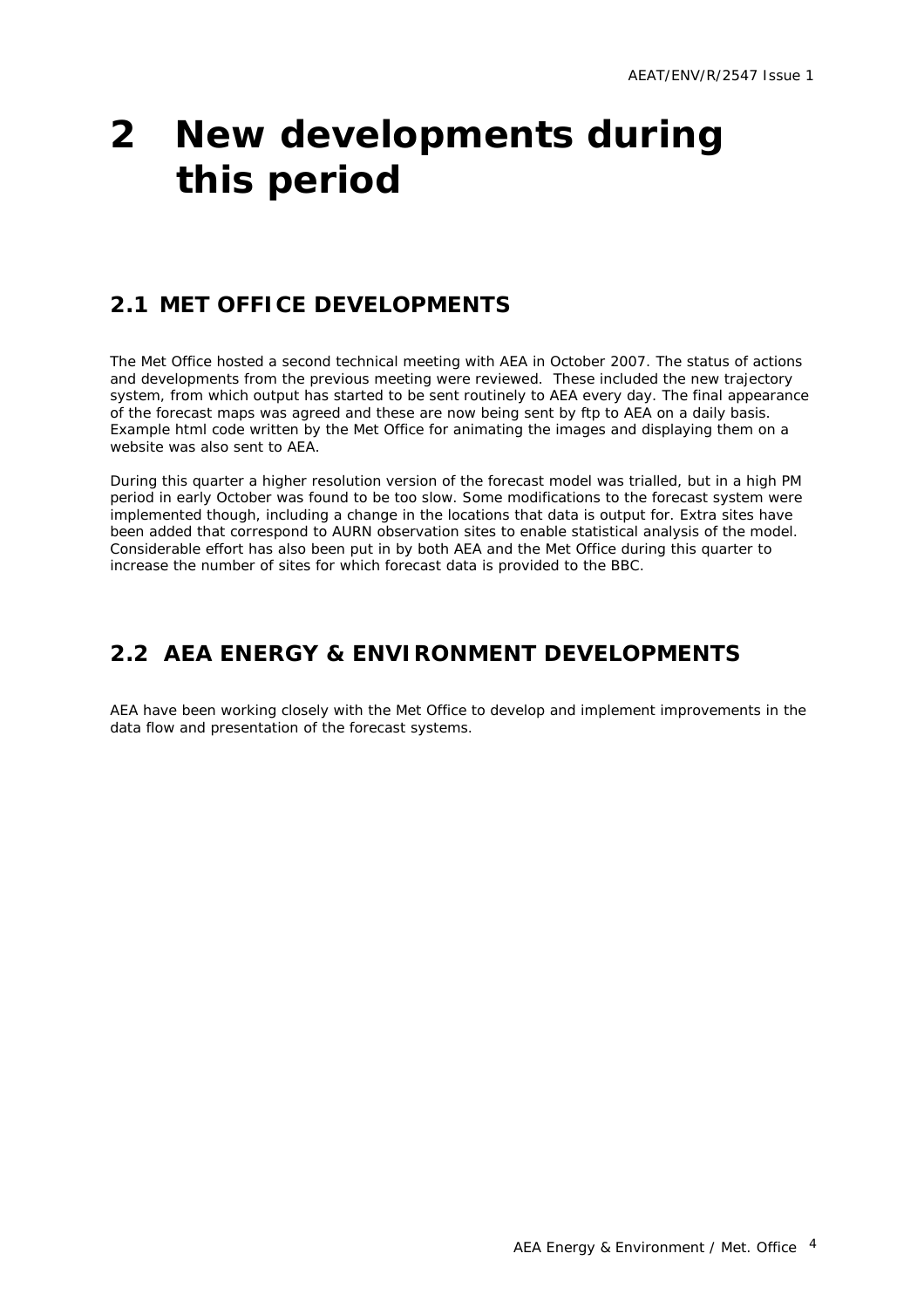## <span id="page-7-0"></span>**3 Analysis of Forecasting Success Rate**

Analysis of the forecasting performance is carried out for each of the 16 zones and 16 agglomerations used in the daily forecasting service. Further details of these zones and agglomerations are presented in Appendix 2. Forecasting performance is analysed for a single, general pollutant category rather than for each individual pollutant and has been aligned to the forecasting day (a forecasting day runs from the issue time, generally 3 pm). This analysis of forecasting performance is based on provisional data, as used in the daily forecasting process. Any obviously faulty data have been removed.

The analysis treats situations where the forecast index was within  $\pm 1$  of the measured index as a successful prediction, as this is the target accuracy we aim to obtain in the forecast. Because the calculations of accuracy and success rates are based on a success being  $\pm 1$  of the measured index, it is possible to record rates in excess of 100% rather than 'true' percentages. Appendix 3 shows a worked example of how accuracy and success rates are calculated. Further details of the text descriptions and index code used for the forecasting are given in Appendix 1.

The forecasting success rates for each zone and agglomeration for the quarter reported on are presented in Tables 3.1 (forecasting performance in zones) and 3.2 (forecasting performance in agglomerations) for 'HIGH' days. Table 3.5 provides a summary for each pollutant of the number of days on which HIGH and above pollution was measured, the maximum exceedence concentration and the day and site at which it was recorded. The forecasting performance Tables 3.1 and 3.2 give:

- The number of 'HIGH' days measured in the PROVISIONAL data
- The number of 'HIGH' days forecast
- The number of days with a correct forecast of 'HIGH' air pollution, within an agreement of  $\pm 1$ index value. A HIGH forecast is recorded as correct if air pollution is measured HIGH and the forecast is within ±1 index value, or it is forecast HIGH and the measurement is within ±1 index value. For example measured index 7 with forecast index 6 counts as correct, as does measured index 6 with forecast index 7.
- The number of days when 'HIGH' air pollution was forecast ('f' in the tables) but not measured ('m') on the following day to within an agreement of 1 index value.
- The number of days when 'HIGH' air pollution was measured ('m') but had not been forecast ('f') to within an agreement of 1 index value.

The two measures of forecasting performance used in this report are the 'success rate' and the 'forecasting accuracy'.

The forecast success rate (%) is calculated as:

(Number of episodes successfully forecast/total number of episodes measured) x 100

The forecast accuracy (%) is calculated as:

(Number of episodes successfully forecast/[Number of successful forecasts + number of wrong forecasts]) x 100

The forecasting success rates for 'MODERATE' days or above for each zone and agglomeration are presented in Tables 3.3 (zones) and 3.4 (agglomerations). Table 3.3 and 3.4 give the same information as in Tables 3.1 and 3.2, but summarised for 'MODERATE' days and above.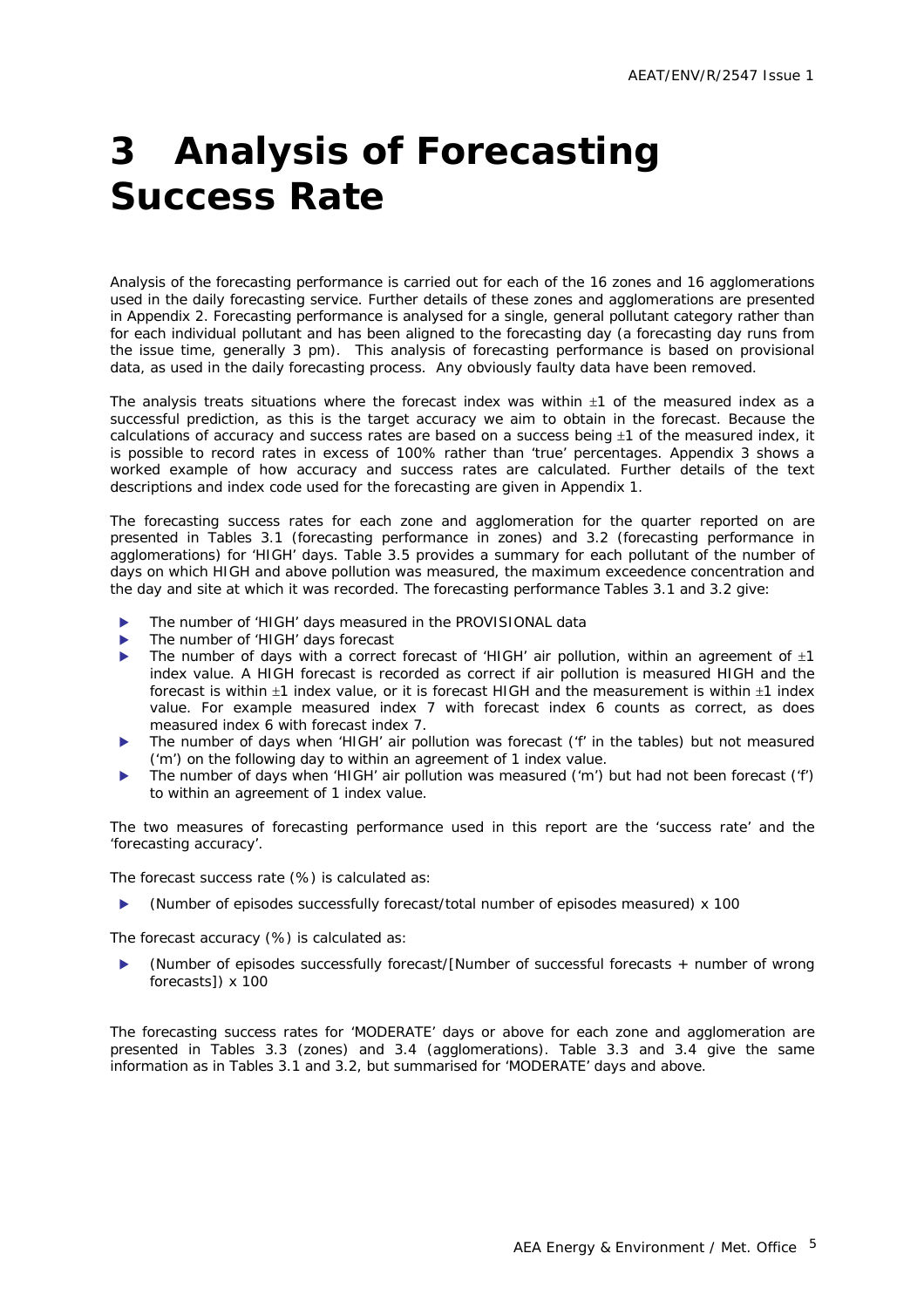### **3.1 FORECAST ANALYSIS FOR JULY 1ST TO SEPTEMBER 30TH 2007.**

| <b>ZONES</b>    | Central<br>Scotland | East<br><b>Mids</b> | Eastern |     | Greater<br>London Highland | <b>North</b><br>East | <b>North</b><br>East<br>Scotland | <b>Wales</b> | North North West<br>&<br>Merseyside | Northern Scottish South South South |     |     |     |    | West<br><b>Ireland Borders East Wales West Midlands</b> | Yorkshire & <b>Overall</b> |          |
|-----------------|---------------------|---------------------|---------|-----|----------------------------|----------------------|----------------------------------|--------------|-------------------------------------|-------------------------------------|-----|-----|-----|----|---------------------------------------------------------|----------------------------|----------|
| measured days   | 0                   |                     |         |     |                            |                      | O                                |              | O                                   |                                     |     |     | ∩   |    |                                                         |                            |          |
| forecasted days | 0                   |                     |         |     |                            |                      | O                                |              | 0                                   |                                     |     |     |     |    |                                                         |                            |          |
| ok (f and m)    |                     |                     |         |     |                            |                      | 0                                |              | 0                                   |                                     |     |     |     |    |                                                         |                            |          |
| wrong (f not m) | 0                   |                     |         |     |                            |                      |                                  |              |                                     |                                     |     |     |     |    |                                                         |                            |          |
| wrong (m not f) | 0                   |                     |         |     |                            |                      | O                                |              |                                     |                                     |     |     |     |    |                                                         |                            |          |
| success %       | 100                 | 100                 | l OC    | 100 | 00                         | 100                  | 100                              | 100          | 100                                 | 100                                 | 100 | 100 | 100 | 00 | 100                                                     | 100                        | 100      |
| accuracy %      |                     |                     |         |     |                            |                      | O                                | $\Omega$     | O                                   |                                     |     |     | ∩   |    |                                                         | O                          | $\Omega$ |

#### **Table 3.1 - Forecast Analysis for UK Zones 'HIGH' band and above \***

#### **Table 3.2 - Forecast Analysis for UK Agglomerations 'HIGH' band and above \***

| AGGLOMERATIONS   Belfast UA   Brighton/Worthing/ |     | --<br>Littlehampton | <b>Bristol UA</b> | <b>Cardiff UA</b> | Edinburgh UA | <b>Glasgow UA</b> | <b>Greater Manchester</b><br><b>UA</b> | Leicester UA | Liverpool UA |
|--------------------------------------------------|-----|---------------------|-------------------|-------------------|--------------|-------------------|----------------------------------------|--------------|--------------|
| measured days                                    |     |                     |                   |                   |              |                   |                                        |              |              |
| forecasted days                                  | Ω   |                     |                   |                   |              |                   |                                        |              |              |
| ok (f and m)                                     |     |                     |                   |                   |              |                   |                                        |              |              |
| wrong (f not m)                                  |     |                     |                   |                   |              |                   |                                        |              |              |
| wrong (m not f)                                  |     |                     |                   |                   |              |                   |                                        |              |              |
| success %                                        | 100 | 100                 |                   | 100               | 100          | 100               | 100                                    | 100          | 100          |
| accuracy %                                       |     |                     |                   |                   |              |                   |                                        |              |              |

| <b>AGGLOMERATIONS</b> | Nottingham UA | Portsmouth UA | Sheffield UA | Swansea UA | Tyneside | West Midlands UA | West Yorkshire UA | Overall |
|-----------------------|---------------|---------------|--------------|------------|----------|------------------|-------------------|---------|
| measured days         |               |               |              |            |          |                  |                   |         |
| forecasted days       |               |               |              |            |          |                  |                   |         |
| ok (f and m)          |               |               |              |            |          |                  |                   |         |
| wrong (f not m)       |               |               |              |            |          |                  |                   |         |
| wrong (m not f)       |               |               |              |            |          |                  |                   |         |
| success %             | 100           | 100           | 100          | 100        | 100      | 100              | 100               |         |
| accuracy %            |               |               |              |            |          |                  |                   |         |

**\* All performance statistics are based on provisional data. Obviously incorrect data due to instrumentation faults have been removed from the analyses.** 

<span id="page-8-0"></span> **Please refer to the start of section 3 for an explanation of the derivation of the various statistics. Figures >100 % may occur.**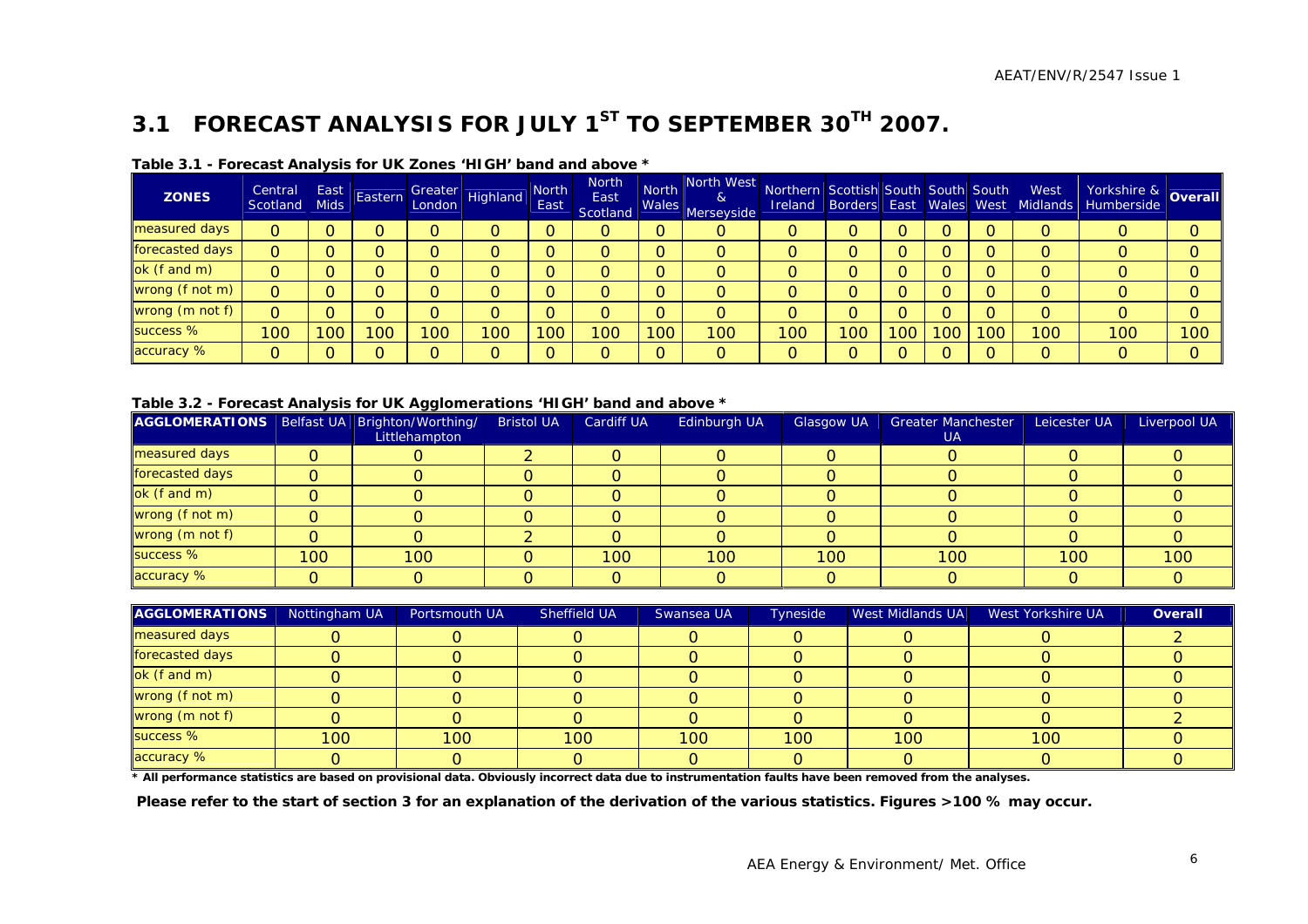| <b>ZONES</b>         | Central<br>Scotland | East<br><b>Mids</b> | Eastern        | London         | <b>Arn Greater</b> Highland | <b>North</b><br>East | <b>North</b><br>East<br>Scotland | <b>North</b><br>Wales | North West<br>$\alpha$<br>Merseyside | Northern Scottish South South South<br><b>Ireland</b> |     |    |    |                 | West<br>Borders East Wales West Midlands | Yorkshire & Overall<br>Humberside |     |
|----------------------|---------------------|---------------------|----------------|----------------|-----------------------------|----------------------|----------------------------------|-----------------------|--------------------------------------|-------------------------------------------------------|-----|----|----|-----------------|------------------------------------------|-----------------------------------|-----|
| <b>measured days</b> | 0                   | 1                   | 27             | $-1$           |                             |                      | O                                |                       |                                      |                                                       |     |    | 2  | 10 <sup>°</sup> |                                          |                                   | 86  |
| forecasted days      | O                   |                     | 18             |                |                             |                      | 0                                |                       |                                      |                                                       |     | 6  |    | 13              | O                                        |                                   | 88  |
| ok (f and m)         |                     |                     | 31             | $\overline{4}$ |                             |                      |                                  |                       | ົ                                    |                                                       |     |    |    |                 | 11                                       |                                   | 116 |
| wrong (f not m)      | 0                   |                     |                |                |                             |                      | O                                |                       |                                      |                                                       |     |    |    |                 |                                          |                                   | 44  |
| wrong (m not f)      | 0                   |                     |                |                |                             |                      | 0                                |                       | 0                                    |                                                       |     |    |    |                 |                                          | O                                 | 10  |
| success %            | 100                 | 100                 | 15             | $\sqrt{27}$    | 67                          | 150                  | 100                              | 100                   | 150                                  | 100                                                   | 100 | 21 | 33 | 70              | 157                                      | 100                               | 135 |
| accuracy %           | 0                   | 65                  | Q <sub>1</sub> | 82             | 67                          | 75                   | O                                | 100                   | 100                                  | $\Omega$                                              |     | 85 | 80 | 100             | 100                                      | 50                                | 91  |

#### **Table 3.3 - Forecast Analysis for UK Zones 'MODERATE' band and above \***

#### **Table 3.4 - Forecast Analysis for UK Agglomerations 'MODERATE' band and above \***

| AGGLOMERATIONS   Belfast UA   Brighton/Worthing/ |     |               | <b>Bristol UA</b> | Cardiff UA | Edinburgh UA | <b>Glasgow UA</b> | <b>Greater Manchester</b> | Leicester UA | Liverpool UA |
|--------------------------------------------------|-----|---------------|-------------------|------------|--------------|-------------------|---------------------------|--------------|--------------|
|                                                  |     | Littlehampton |                   |            |              |                   | <b>UA</b>                 |              |              |
| measured days                                    |     |               |                   |            |              |                   |                           |              |              |
| forecasted days                                  |     |               |                   |            |              |                   |                           |              |              |
| ok (f and m)                                     |     | 15            |                   |            |              |                   |                           |              |              |
| wrong (f not m)                                  |     |               |                   |            |              |                   |                           |              |              |
| wrong (m not f)                                  |     |               |                   |            |              |                   |                           |              |              |
| success %                                        | 100 | 167           | 167               | 67         | 100          | 100               | 100                       | 100          | 100          |
| accuracy %                                       |     | 100           |                   | 40         |              |                   | 100                       | 50           | 100          |

| <b>AGGLOMERATIONS</b> | Nottingham UA | Portsmouth UA | Sheffield UA | Swansea UA | <b>Tyneside</b>  | West Midlands UA | West Yorkshire UA | Overall |
|-----------------------|---------------|---------------|--------------|------------|------------------|------------------|-------------------|---------|
| measured days         |               |               |              |            |                  |                  |                   | 33      |
| forecasted days       |               |               |              |            |                  |                  |                   | 48      |
| ok (f and m)          |               | 10            |              |            |                  |                  |                   | 49      |
| wrong (f not m)       |               |               |              |            |                  |                  |                   |         |
| wrong (m not f)       |               |               |              |            |                  |                  |                   |         |
| success %             | 100           | 167           | 100          | 200        | 100              | 100              | 150               | 149     |
| accuracy %            | 67            |               | 67           | 67         | 100 <sub>1</sub> | 60               | 100               |         |

**\* All performance statistics are based on provisional data. Obviously incorrect data due to instrumentation faults have been removed from the analyses.** 

**Please refer to the start of section 3 for an explanation of the derivation of the various statistics, figures >100 % may occur.**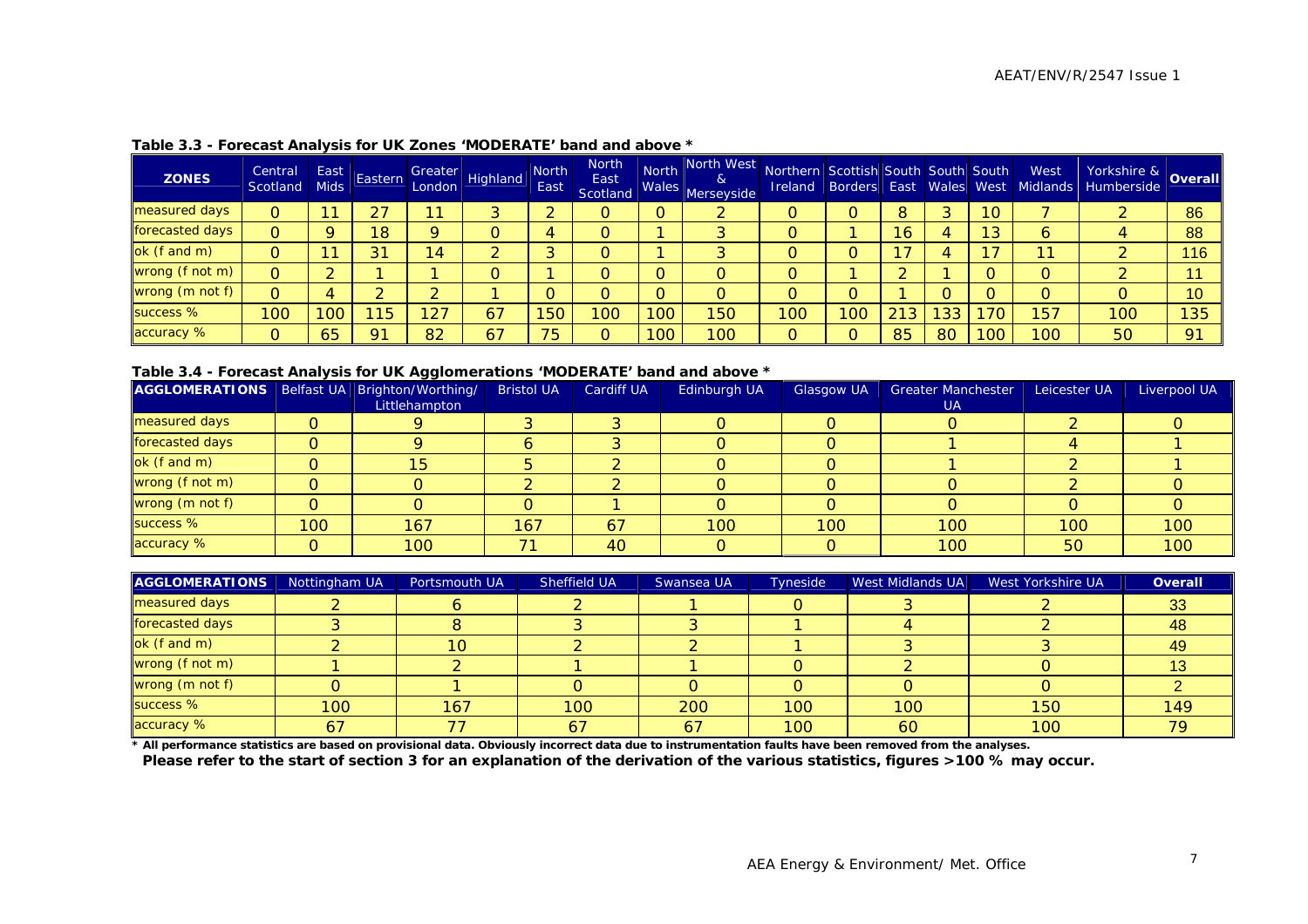| <b>Pollutant</b>                       | <b>High</b><br>or<br>above<br>days | <b>Moder</b><br>ate<br>days | Max.<br>conc.<br>(µg<br>$/m^3$ ) * | Site with max.<br>conc.      | <b>Zones or</b><br>Agglomeration | Date of<br>max conc. | <b>Forecast</b><br><b>SUCCESS</b><br><b>HIGH</b><br>days<br>$(%)****$<br>[no.]<br>incidents,<br>zone or<br>agglomer<br>ation<br>days] $**$ |
|----------------------------------------|------------------------------------|-----------------------------|------------------------------------|------------------------------|----------------------------------|----------------------|--------------------------------------------------------------------------------------------------------------------------------------------|
| Ozone                                  | $\Omega$                           | 30                          | 166                                | Weybourne                    | Eastern zone                     | 05/08/07             | N/a                                                                                                                                        |
| $PM_{10}$<br>gravimetric<br>equivalent | $\overline{2}$                     | $\overline{7}$              | 122                                | <b>Bristol St Paul's</b>     | <b>Bristol UA</b>                | 15/9/07              | $0\%$<br>$[1]$                                                                                                                             |
| NO <sub>2</sub>                        | $\Omega$                           | $\overline{2}$              | 308                                | London<br>Marylebone<br>Road | London UA                        | 20/07/07             | N/a                                                                                                                                        |
| SO <sub>2</sub>                        | $\Omega$                           | $\Omega$                    | 234                                | Grangemouth                  | Central<br><b>Scotland zone</b>  | 09/08/07             | N/a                                                                                                                                        |
| CO                                     | $\Omega$                           | $\Omega$                    | 3.8                                | <b>Bristol St Paul's</b>     | <b>Bristol UA</b>                | 15/9/07              | N/a                                                                                                                                        |

#### **Table 3.5 – Summary of episodes July to September 2007 (Based on latest provisional data)**

\* Maximum concentration relate to 8 hourly running mean or hourly mean for ozone, 24 hour running mean for PM<sub>10</sub>, hourly mean for  $NO<sub>2</sub>$ , 15 minute mean for  $SO<sub>2</sub>$  and 8 hour running mean for CO (CO units are mg/m3). \*\* the number of incidents is the total of the number of HIGH days in all zones and agglomerations (ie a HIGH day on the same day in many zones or agglomerations is counted as many incidents, not just one)

\*\*\* The success rates for the number of HIGH days in table 3.5 have been calculated using calendar days (ie midnight to midnight) and therefore may not necessarily agree with the success rates calculated within the forecast analysis tables 3.1 and 3.2, which are calculated based on media forecast days starting generally at 3 pm each day.

#### **General Observations**

There were two agglomeration-day incidents of HIGH band pollution measured during this quarter for PM<sub>10</sub>, only. Both of these incidents were as a result of a single event on the 15<sup>th</sup> September due to proximity of a carnival to the Bristol St Paul's AQM site. Elevated levels of  $PM_{10}$  and CO were predominantly measured during the pollution event.

Seven MODERATE-only days were seen due to  $PM_{10}$ , split between a London kerbside site and a site in South Wales, located near a major steel works.

Thirty MODERATE days were measured for ozone during this quarter, an unusually low number for this period of the year.

Two MODERATE days were measured for nitrogen dioxide, all measured at a kerbside site in London.

No MODERATE or above days were measured for  $SO<sub>2</sub>$ , an unusual occurrence for any quarter of the year.

No MODERATE or above days were measured for CO during the reporting period. The highest 8 hour running mean calculated was 3.8 mg/m<sup>3</sup> at Bristol St Paul's during a nearby carnival event, possibly as a result of a petrol generator or other combustion source.

Figures 3.1 – 3.3 show the trends of pollutants in graphical form. A site-by-site breakdown is given in Figures 3.4a and 3.4b.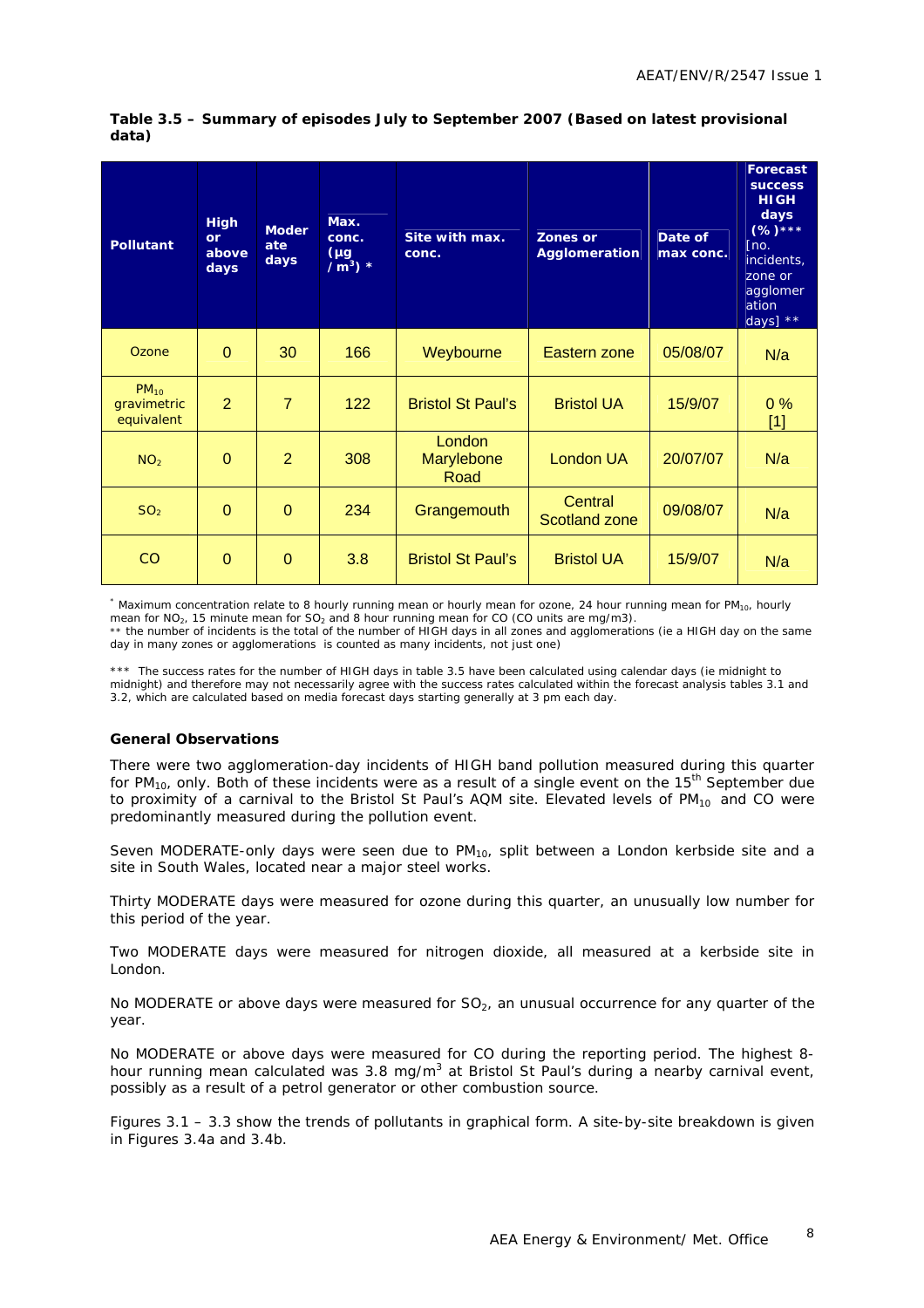#### **O3**

No HIGH band exceedences were measured during this quarter or indeed for the whole summer of 2007. This reflected the unsettled weather with very many wet and windy days recorded. Maximum daytime temperatures reached above 30 degrees C in the south east of England on one day in early August and remained within the band 25 to 30 C for many days in early June and early August. The winds remained mainly in westerly directions during this quarter and were not stable and easterly for any length of time. Ten sites or greater, during any one day, measured MODERATE levels on the 1<sup>st</sup>,  $5<sup>th</sup> - 6<sup>th</sup>$  and 10<sup>th</sup> – 11<sup>th</sup> August. On all other days only a small number of sites, or no sites at all, entered the MODERATE band.

On the 31<sup>st</sup> July air masses reaching the UK had been sourced directly from the vicinity of Iceland. On Wednesday 1<sup>st</sup> August the air masses briefly passed over the near continent before reaching the south of England, although remaining predominantly north-westerly in origin. Maximum daytime temperatures were in the high 20's and wind speeds were light. 30 sites entered the MODERATE band on that day, nine in London, five in East Anglia, four in the Midlands, five in the South West and seven in the South East of England. By the  $2^{nd}$  August the incoming air was no longer being partially sourced from Europe. The highest index value reached during this episode was index 5.

On the  $4<sup>th</sup>$  August Atlantic air had reached southern areas of the UK from the south west. By Sunday 5<sup>th</sup> August air arriving in England and Wales had passed over France, whilst Scotland and Northern Ireland remained in an Atlantic air stream. Just over 60 sites reached the MODERATE band on the 5<sup>th</sup>. Twelve sites in London reached MODERATE, eight in the South East, five in East Anglia, fourteen in the Midlands, five in the South West, four in Wales and thirteen in the north of England. The intensity of ozone precursors arriving from Europe is usually at a height during weekends when easterly air trajectories occur, due to the travel-time of European working-week pollution emissions. By Monday the incident air again turned exclusively to the Atlantic and a drop in exceedences was seen, with 80% of the 17 sites exceeding located in either London, East Anglia or the South East, the 3 remaining sites in the Midlands. The maximum daytime temperature reached above 30 degrees C on the 5<sup>th</sup> August in the South East. The highest index value reached during this episode was index 6.

On Thursday  $9<sup>th</sup>$  August Atlantic air sourced from Iceland was reaching the UK. On the three subsequent days, Friday and the weekend, the air reaching most of the UK had circulated round to the south, although contributions from air which had passed over Europe remained low based on forecast 4-day air mass back-trajectory plots. A spate of exceedences were measured on these days reaching a peak of 31 sites on Saturday 11<sup>th</sup>. Of the 31 sites exceeding on the peak day twelve were located in London, three in East Anglia, seven in the South East, six in the Midlands, two in the South West and one in a rural area of Wales. By the 13<sup>th</sup> air trajectories had returned to the west. The highest index value reached during this episode was index 5.

Figure 3.1 shows the trends in  $O_3$  levels over this period.

#### **PM10**

As mentioned previously there were two agglomeration-day incidents of HIGH band pollution measured due to a localised event.

Seven MODERATE-only days were seen due to  $PM_{10}$ . These MODERATE exceedences were split between the sites of London Marylebone Road kerbside, as a result of pollution from predominantly traffic sources and the site at Port Talbot Margam due to the proximity of a major steel works. Nearly all the elevated periods occurred at the end of September and coincided with moderate wind speeds from the south west. The steel works at Port Talbot lies approximately east of the monitoring site, explaining the increase in levels. Marylebone Road is north-east / south-west orientated therefore a breeze was blowing along the street during the days of elevated pollution.

Figure 3.2 shows the trends in  $PM_{10}$  levels over this period.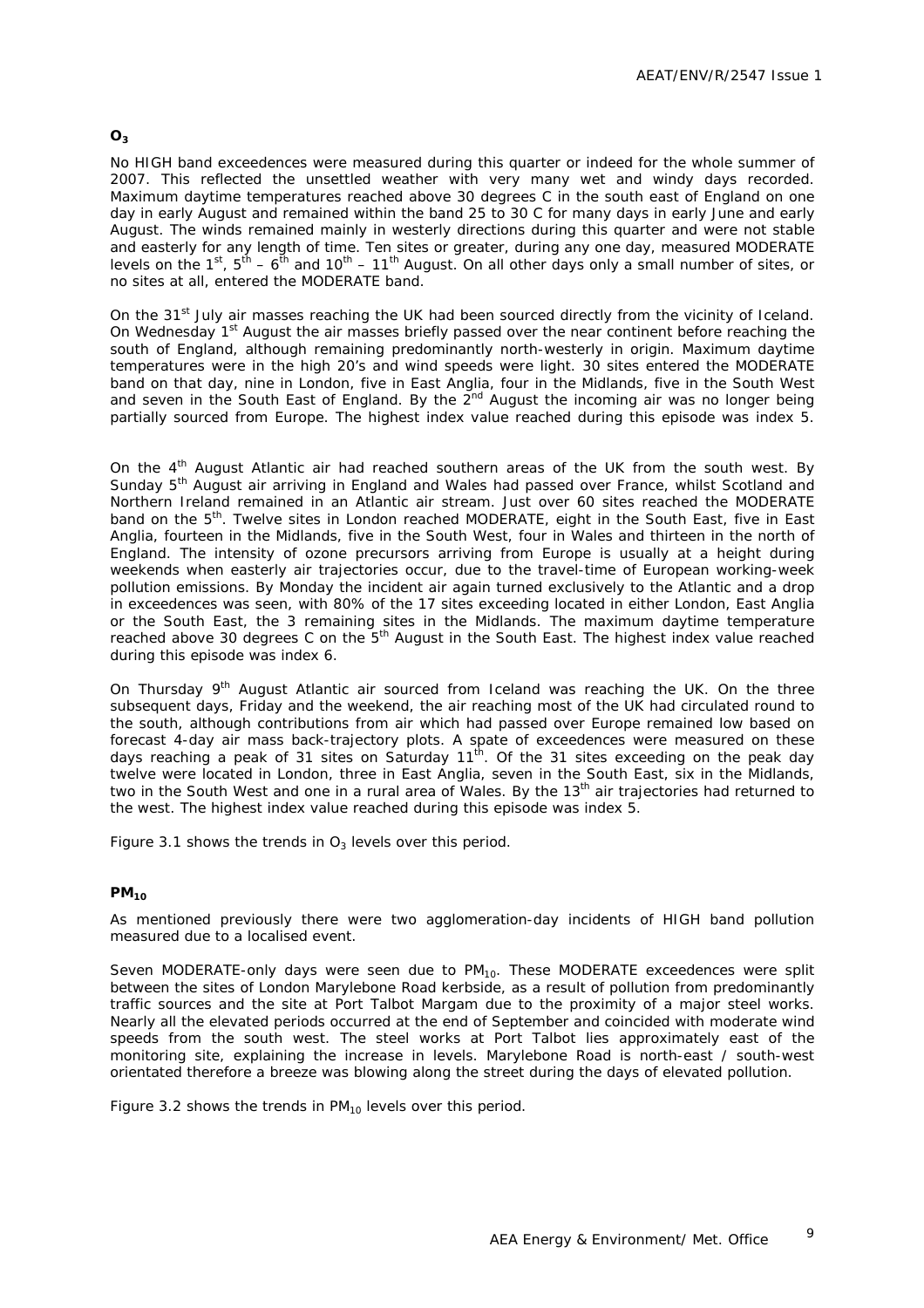#### **NO<sub>2</sub>**

Two MODERATE days were measured at the London Marylebone Road kerbside site. Both of these pollution events coincided with a change in the wind direction to south westerly, approximately the same orientation as the road alignment.

#### **SO2**

No MODERATE or above days were measured at any site in the network, this is unusual for any quarter. The highest 15 minute measurement made was 234 ug/m<sup>3</sup> (index 3) on 9<sup>th</sup> August at the urban industrial site Grangemouth in Scotland.

Figure 3.3 shows the trends in  $SO_2$  levels over this period with  $NO_2$  also included.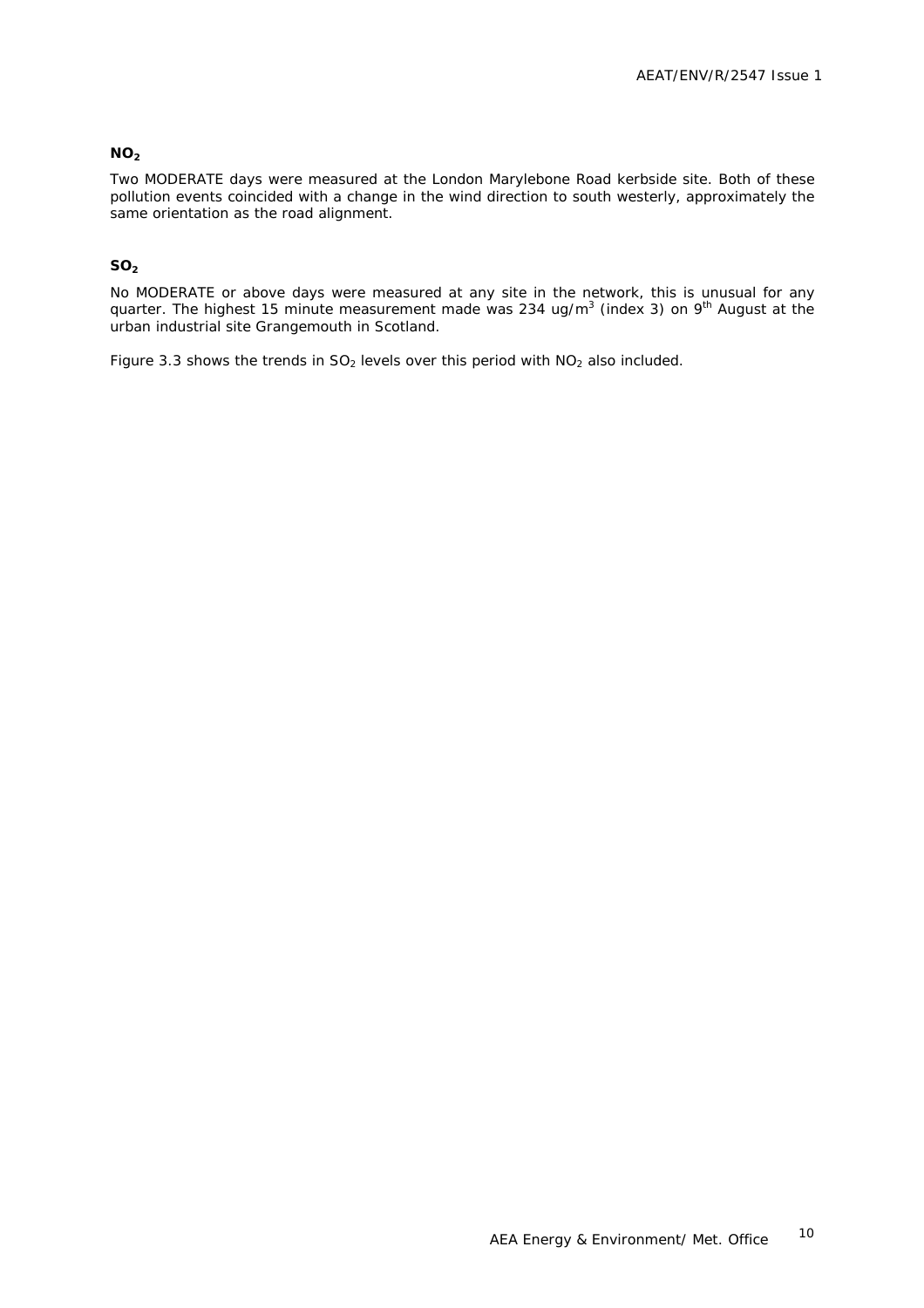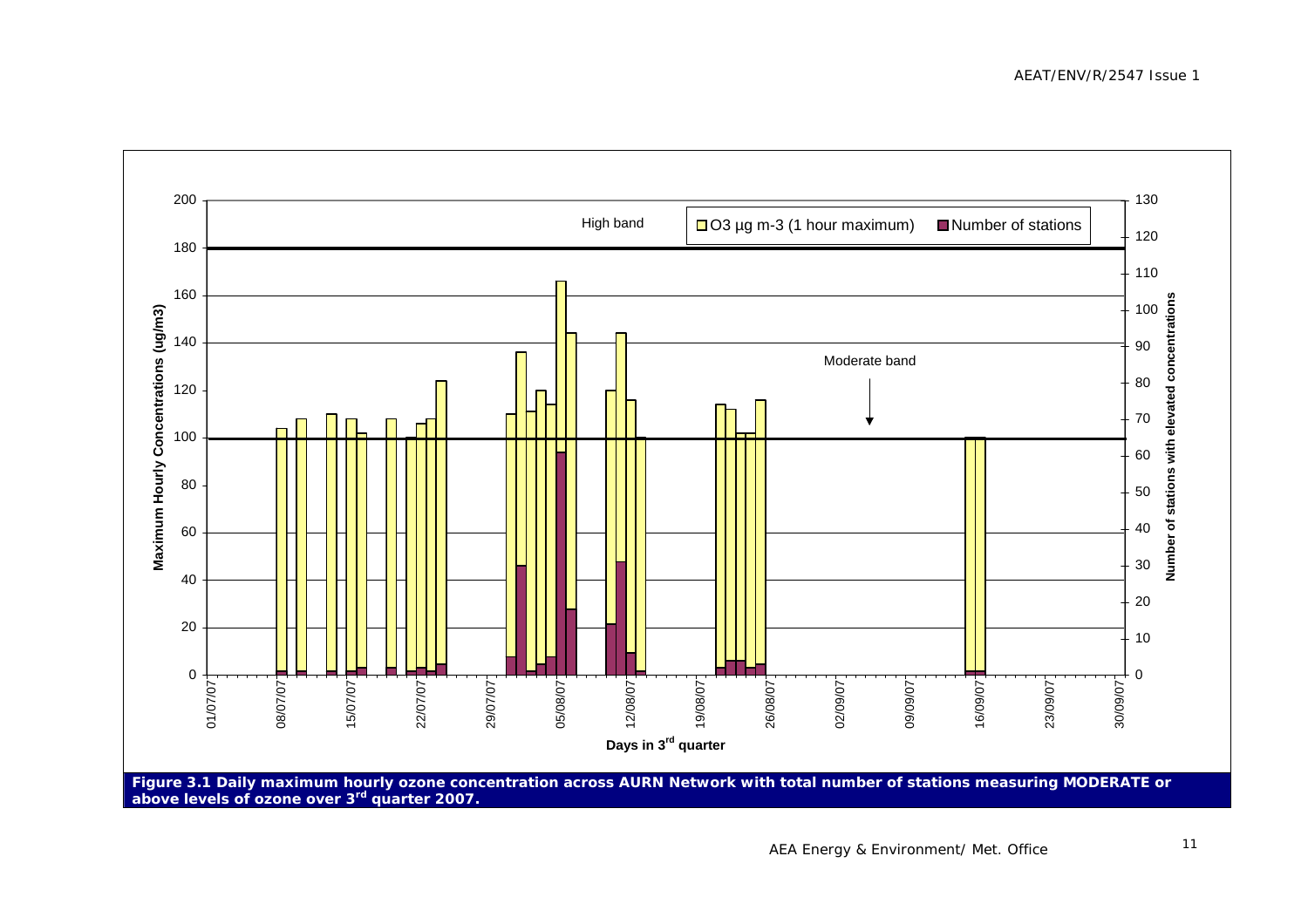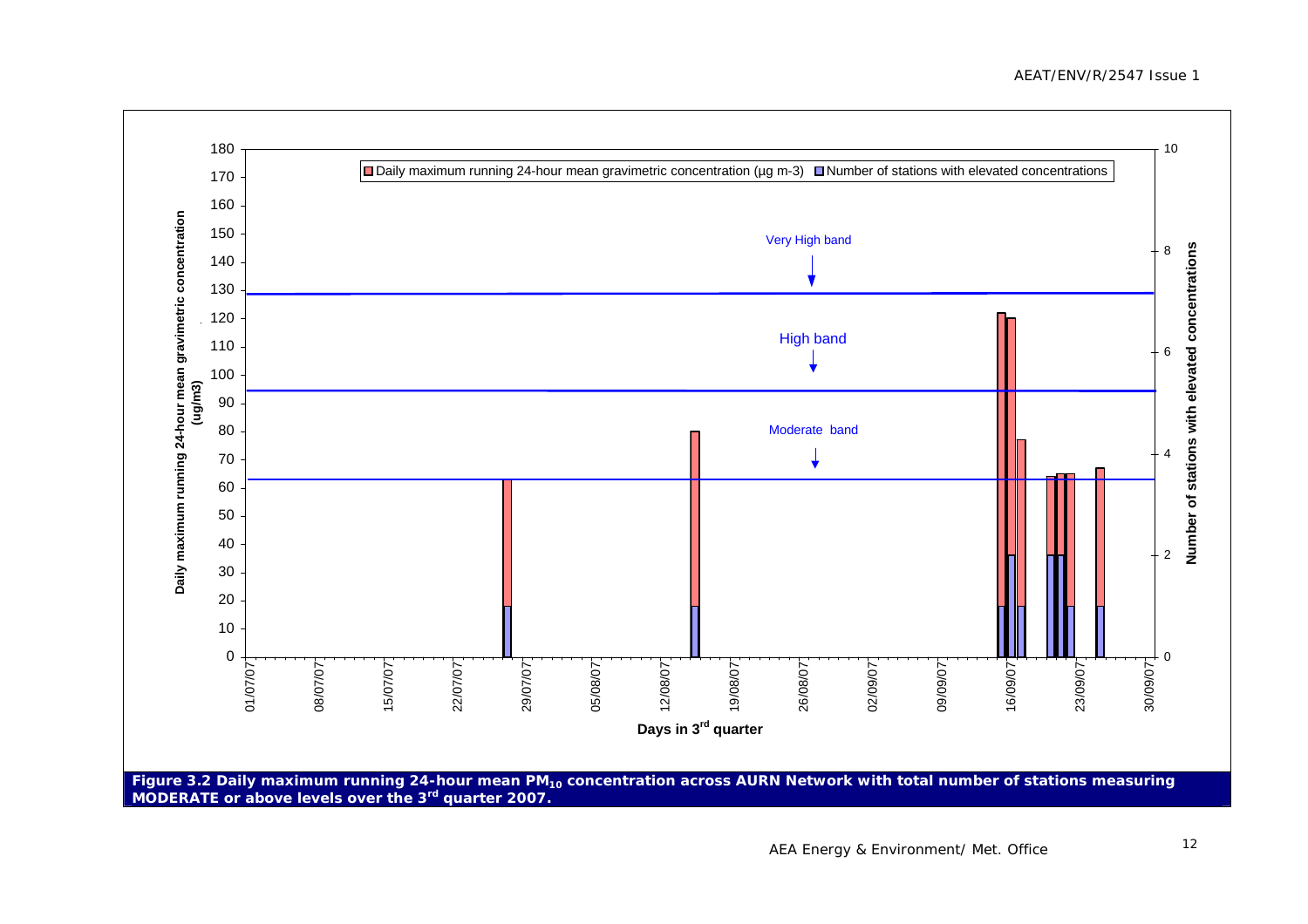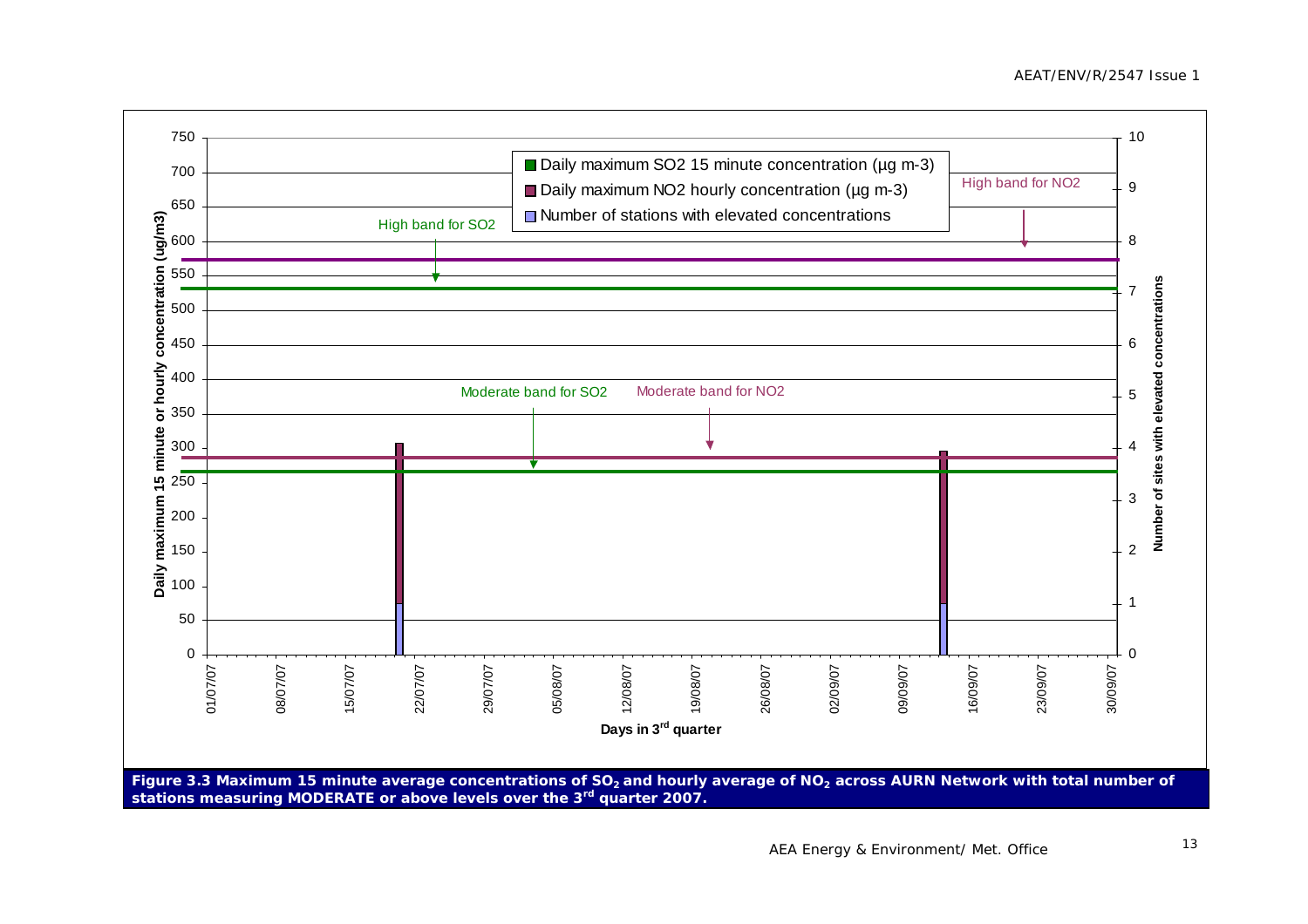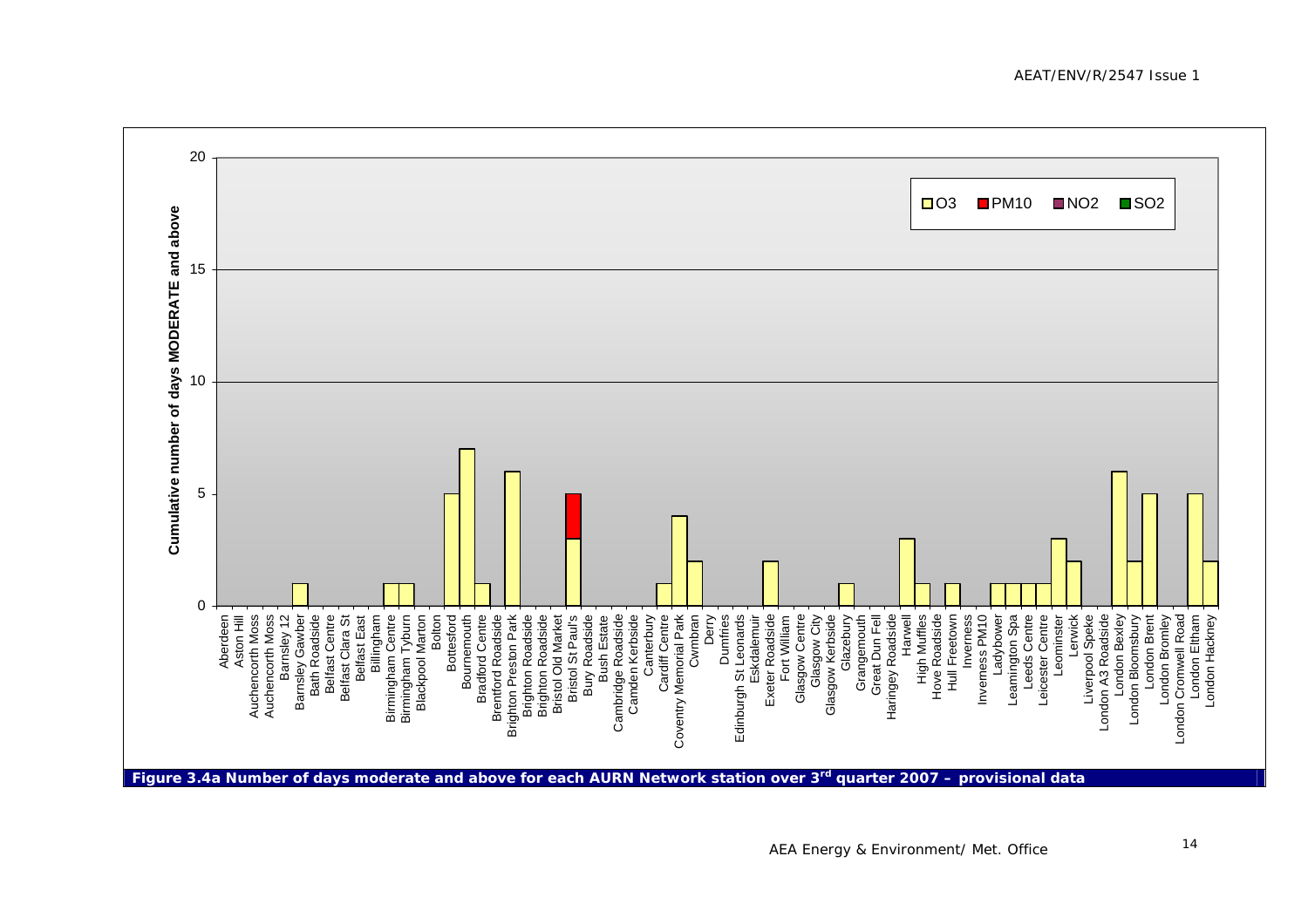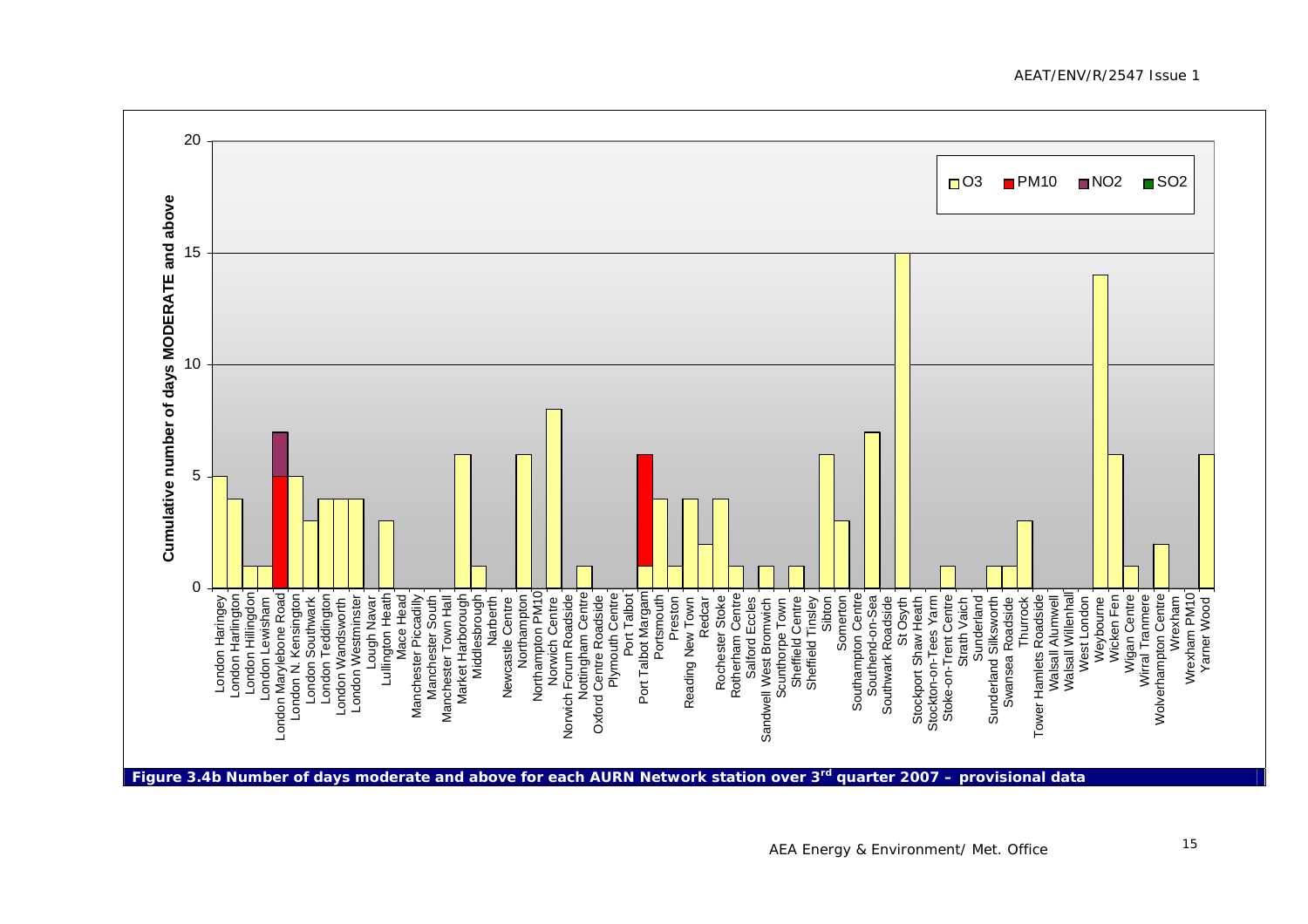## <span id="page-18-0"></span>**4 Breakdowns in the service**

All bulletins were successfully delivered to the Air Quality Communications contractor on time. There were no reported breakdowns in the service over this three-month period.

## **5 Additional or enhanced forecasts**

No formal enhanced forecasts can be issued until the format of the enhanced service has been agreed with Defra and the Devolved Administrations.

The air pollution forecast is always re-issued to Teletext, Web and Freephone services at 10.00 local time each day, but will only be updated when the pollution situation is changing.

The bi-weekly air pollution outlooks have continued to be delivered successfully to Defra and other government departments by email on Tuesdays and Fridays.

## **6 Ad-hoc services and analysis**

#### **6.1 PARTICULATE CLOUD FROM EASTERN SOURCES IN LATE MARCH 2007**

A draft version of an ad-hoc report was submitted for comment by Defra and the DAs detailing this episode. Following the submission alterations have been made on request of the co-authors at the Met Office to enhance the report's readability and scientific acumen prior to publication.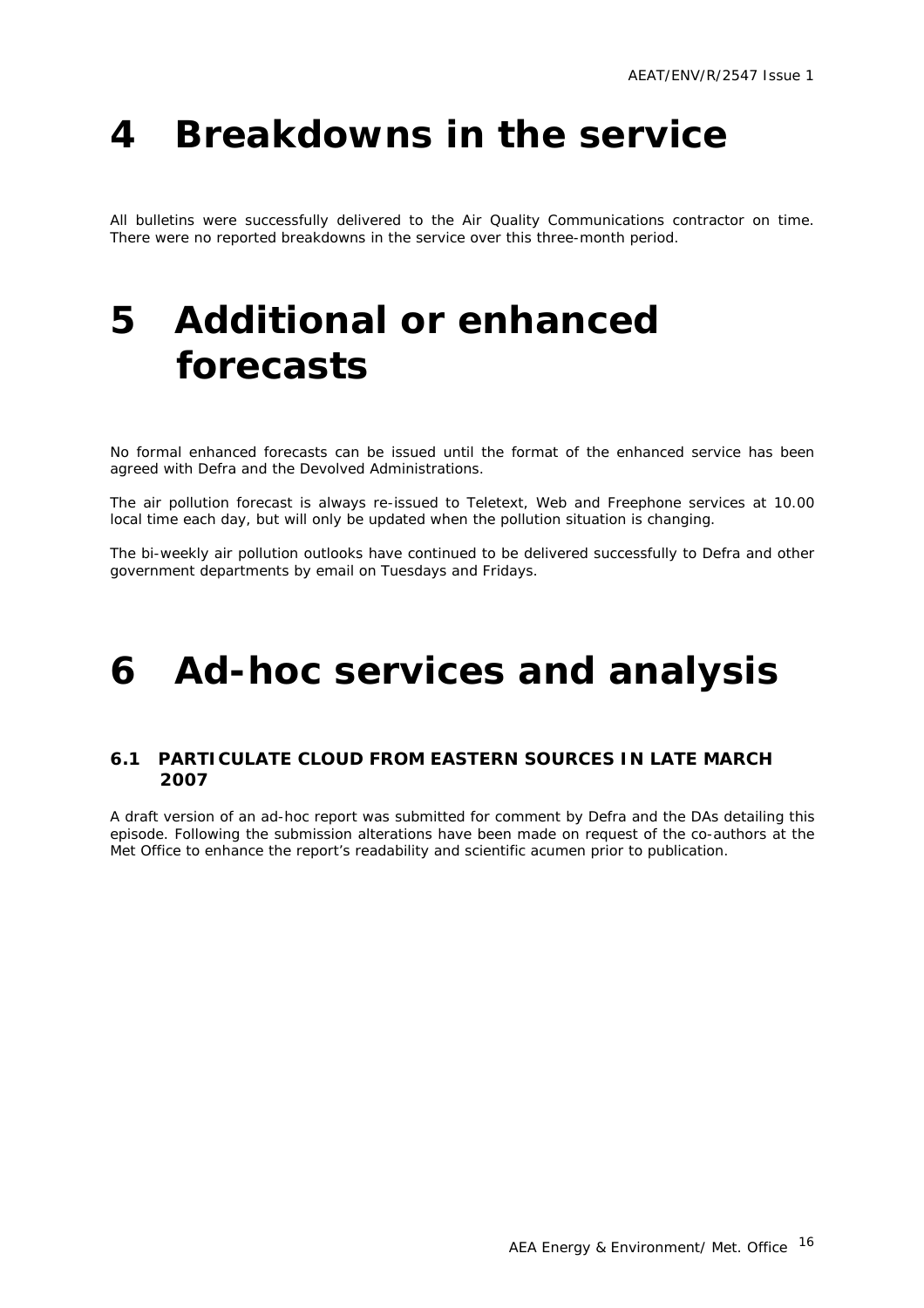## <span id="page-19-0"></span>**7 Ongoing research**

AEA Energy & Environment and the Met office will also continue to:

- 1. Investigate ways of using automatic software systems to streamline the activities within the forecasting process, thus allowing forecasters to spend their time more efficiently considering the most accurate forecasts.
- 2. Research the chemistry used in our models, for example the chemical schemes for secondary  $PM_{10}$  and ozone.
- 3. Improve the NAME model runs that can be used for ad-hoc analyses, in particular with regard to investigating the possible long-range transport of  $PM_{10}$  pollution from European sources and the long-range transport of particles from Saharan Dust Storms.
- 4. Improve and update the emissions inventories used in our models.

## **8 Forward work plan for October to December 2007**

Major tasks include:

- Ongoing daily air pollution forecasting activities.
- Ongoing improvements to the NAME model, including:
	- o Increase in the horizontal model domain
	- o An upgrade providing enhanced chemistry modelling for ozone, nitrates and sulphates.
	- o Update of emissions inventory used in the model.
- Publication of the annual 2006 report, 2007 quarterly reports and one ad-hoc report on the Air Quality Archive Web Site.

## **9 Hardware and software inventory**

Defra and the Devolved Administrations own the code for the ozone and secondary  $PM_{10}$  models, but not the graphical interface for these. Defra and the Devolved Administrations own the software for delivering the air pollution forecast to the Air Quality Communications system. Defra and the Devolved Administrations also own the web pages used to display the forecasts.

No computer hardware currently being used on this project is owned by Defra or the Devolved Administrations.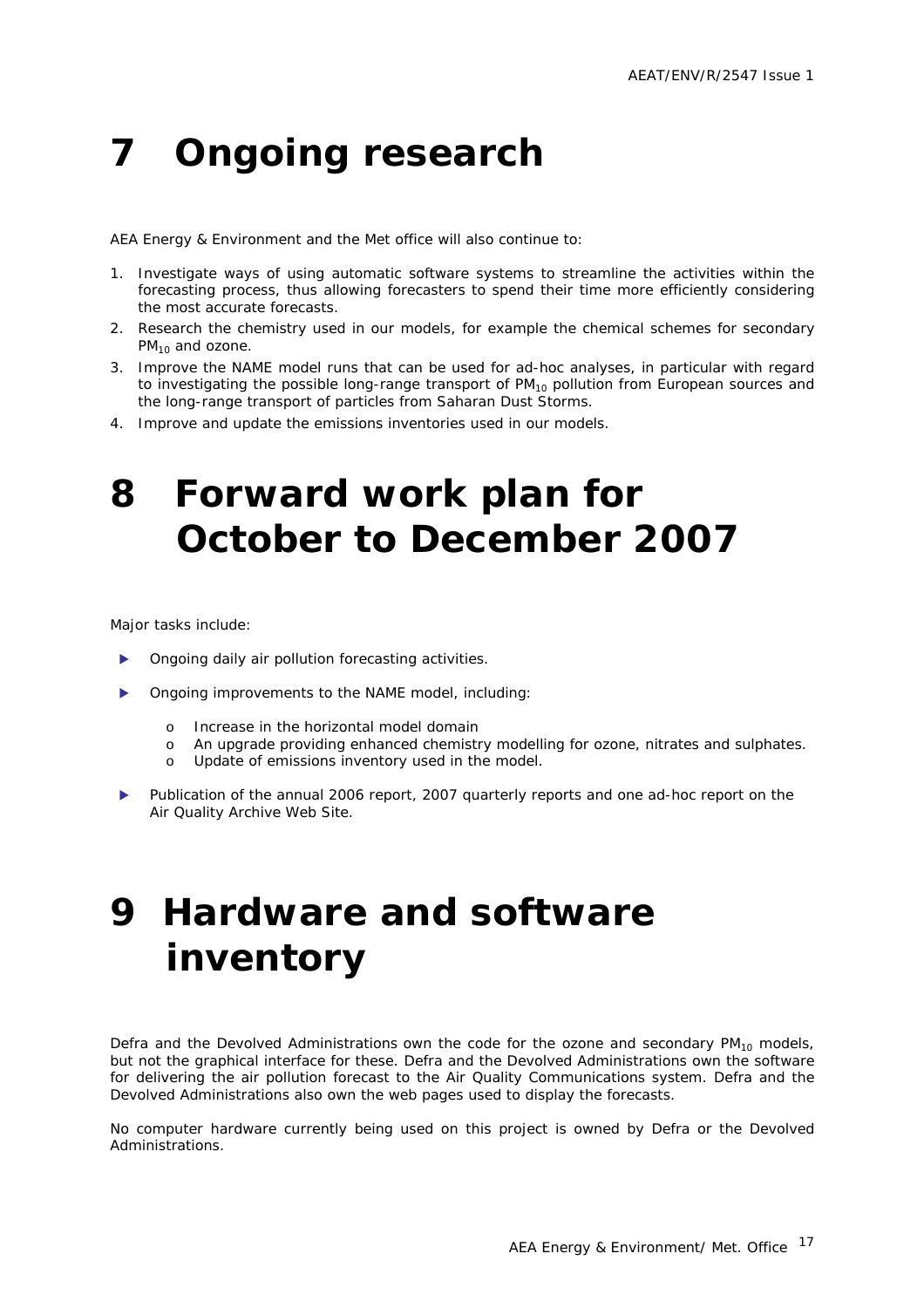# <span id="page-20-0"></span>**Appendix 1 - Air Pollution Index**

### **CONTENTS**

1 Table showing the Air Pollution index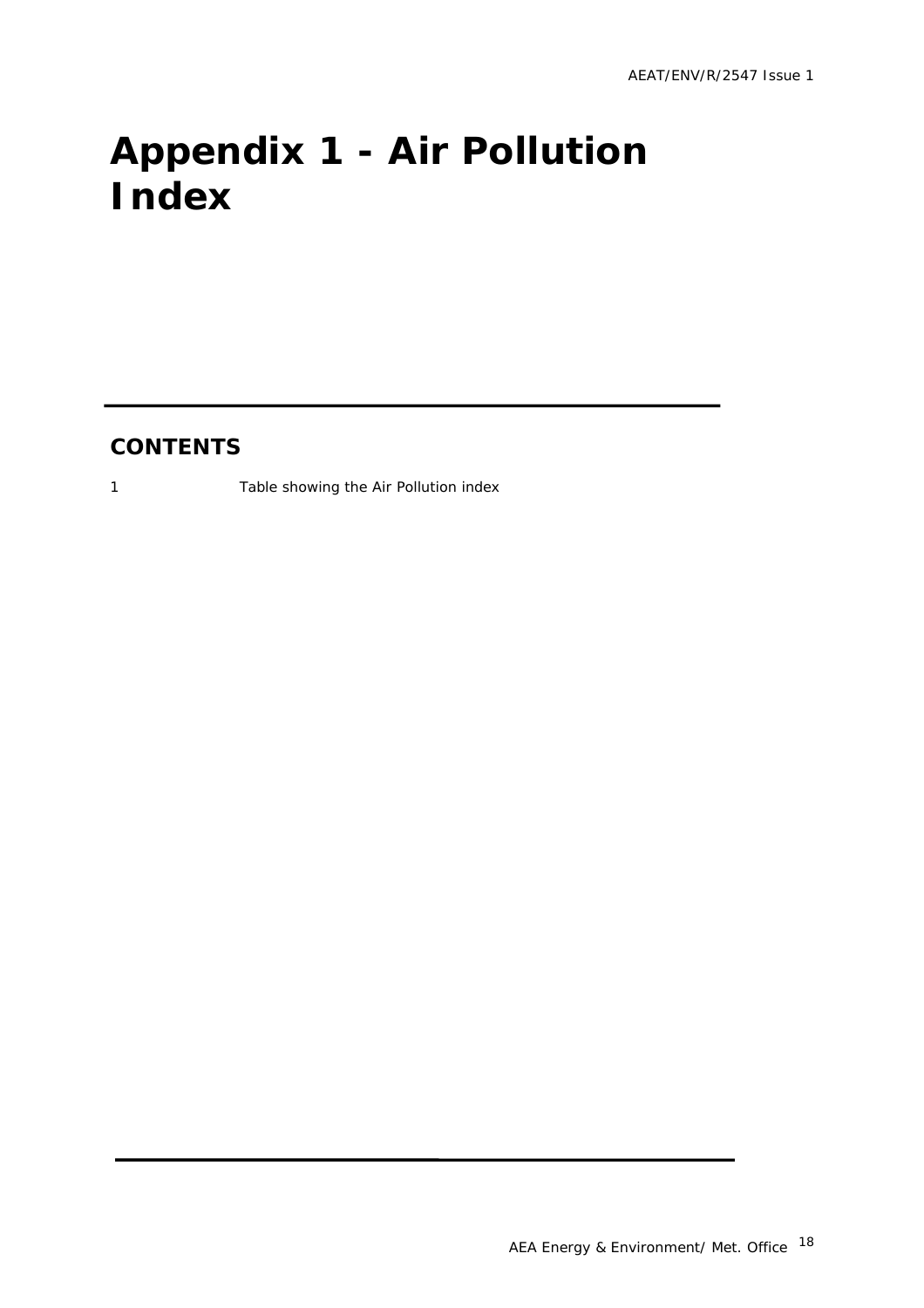#### AEAT/ENV/R/2547 Issue 1

### **The UK Air Pollution Indices**

| <b>Old</b><br><b>Banding</b> | <b>Index</b>    | Ozone 8-hourly/<br><b>Hourly mean</b> |                | <b>Nitrogen Dioxide</b><br><b>Hourly Mean</b> |                | <b>Sulphur Dioxide</b><br><b>15-Minute Mean</b> |                | <b>Carbon Monoxide</b><br><b>8-Hour Mean</b> |               | <b>PM<sub>10</sub> Particles</b><br>24-Hour Mean* |
|------------------------------|-----------------|---------------------------------------|----------------|-----------------------------------------------|----------------|-------------------------------------------------|----------------|----------------------------------------------|---------------|---------------------------------------------------|
|                              |                 | $\mu$ gm <sup>-3</sup>                | ppb            | $\mu$ gm <sup>-3</sup>                        | ppb            | $\mu$ gm <sup>-3</sup>                          | ppb            | $mgm^{-3}$                                   | ppm           | gravimetric<br>$\mu$ gm <sup>-3</sup>             |
| <b>LOW</b>                   |                 |                                       |                |                                               |                |                                                 |                |                                              |               | FDMS limits / TEOM limits                         |
|                              |                 | $0 - 32$                              | $0 - 16$       | $0 - 95$                                      | $0 - 49$       | $0 - 88$                                        | $0 - 32$       | $0 - 3.8$                                    | $0.0 - 3.2$   | $0-19$ / $0-21$                                   |
|                              | ⌒               | $33 - 66$                             | $17 - 32$      | 96-190                                        | 50-99          | 89-176                                          | $33 - 66$      | $3.9 - 7.6$                                  | $3.3 - 6.6$   | $20 - 40 / 22 - 42$                               |
|                              | 3               | 67-99                                 | $33 - 49$      | 191-286                                       | 100-149        | $177 - 265$                                     | 67-99          | $7.7 - 11.5$                                 | $6.7 - 9.9$   | $41-62/43-64$                                     |
| <b>MODERATE</b>              |                 |                                       |                |                                               |                |                                                 |                |                                              |               |                                                   |
|                              |                 | 100-126                               | $50 - 62$      | 287-381                                       | 150-199        | 266-354                                         | 100-132        | $11.6 - 13.4$                                | $10.0 - 11.5$ | $63 - 72 / 65 - 74$                               |
|                              | 5               | 127-152                               | $63 - 76$      | 382-477                                       | 200-249        | 355-442                                         | 133-166        | $13.5 - 15.4$                                | $11.6 - 13.2$ | 73-84 / 75-86                                     |
|                              | 6               | 153-179                               | 77-89          | 478-572                                       | 250-299        | 443-531                                         | 167-199        | $15.5 - 17.3$                                | $13.3 - 14.9$ | 85-94 / 87-96                                     |
| <b>HIGH</b>                  |                 |                                       |                |                                               |                |                                                 |                |                                              |               |                                                   |
|                              |                 | 180-239                               | $90 - 119$     | 573-635                                       | 300-332        | 532-708                                         | 200-266        | $17.4 - 19.2$                                | $15.0 - 16.5$ | 95-105<br>97-107                                  |
|                              | 8               | 240-299                               | 120-149        | 636-700                                       | 333-366        | 709-886                                         | 267-332        | $19.3 - 21.2$                                | $16.6 - 18.2$ | 106-116 / 108-118                                 |
|                              | 9               | 300-359                               | 150-179        | 701-763                                       | 367-399        | 887-1063                                        | 333-399        | $21.3 - 23.1$                                | $18.3 - 19.9$ | 117-127 / 119-129                                 |
| <b>VERY HIGH</b>             |                 |                                       |                |                                               |                |                                                 |                |                                              |               |                                                   |
|                              | 10 <sup>°</sup> | $\geq 360 \ \mu \text{gm}^{-3}$       | $\geq 180$ ppb | $\geq$ 764 μgm <sup>-3</sup>                  | $\geq 400$ ppb | $≥1064 \mu g m-3$                               | $\geq 400$ ppb | $\geq$ 23.2 mgm <sup>-3</sup>                | $\geq$ 20 ppm | $\ge$ 128 / ≥ 130μgm <sup>-3</sup>                |

| <b>Old Banding</b> | New Index | <b>Health Descriptor</b>                                                                                                                                                                                                                                     |  |  |  |  |  |  |
|--------------------|-----------|--------------------------------------------------------------------------------------------------------------------------------------------------------------------------------------------------------------------------------------------------------------|--|--|--|--|--|--|
| <b>LOW</b>         |           |                                                                                                                                                                                                                                                              |  |  |  |  |  |  |
|                    |           |                                                                                                                                                                                                                                                              |  |  |  |  |  |  |
|                    |           | Effects are unlikely to be noticed even by individuals who know they are sensitive to air pollutants                                                                                                                                                         |  |  |  |  |  |  |
|                    |           |                                                                                                                                                                                                                                                              |  |  |  |  |  |  |
| <b>MODERATE</b>    |           |                                                                                                                                                                                                                                                              |  |  |  |  |  |  |
|                    |           |                                                                                                                                                                                                                                                              |  |  |  |  |  |  |
|                    |           | Mild effects unlikely to require action may be noticed amongst sensitive individuals                                                                                                                                                                         |  |  |  |  |  |  |
|                    |           |                                                                                                                                                                                                                                                              |  |  |  |  |  |  |
| <b>HIGH</b>        |           |                                                                                                                                                                                                                                                              |  |  |  |  |  |  |
|                    |           | Significant effects may be noticed by sensitive individuals and action to avoid or reduce these effects may be needed (e.g.                                                                                                                                  |  |  |  |  |  |  |
|                    |           | reducing exposure by spending less time in polluted areas outdoors). Asthmatics will find that their "reliever inhaler is likely to                                                                                                                          |  |  |  |  |  |  |
|                    | O         | reverse the effects on the lung.                                                                                                                                                                                                                             |  |  |  |  |  |  |
| <b>VERY HIGH</b>   |           |                                                                                                                                                                                                                                                              |  |  |  |  |  |  |
|                    | 10        | The effects on sensitive individuals described for "HIGH" levels of pollution may worsen.<br>♦ 11. • DM4A best distributional state and state of the basic AAA are secured as the basic distribution of exceptional accounts and accounts to the form (FDMA) |  |  |  |  |  |  |

\* the PM10 banding and index thresholds were revised in June 2007 to accommodate the introduction of a new, enhanced measurement technique (FDMS).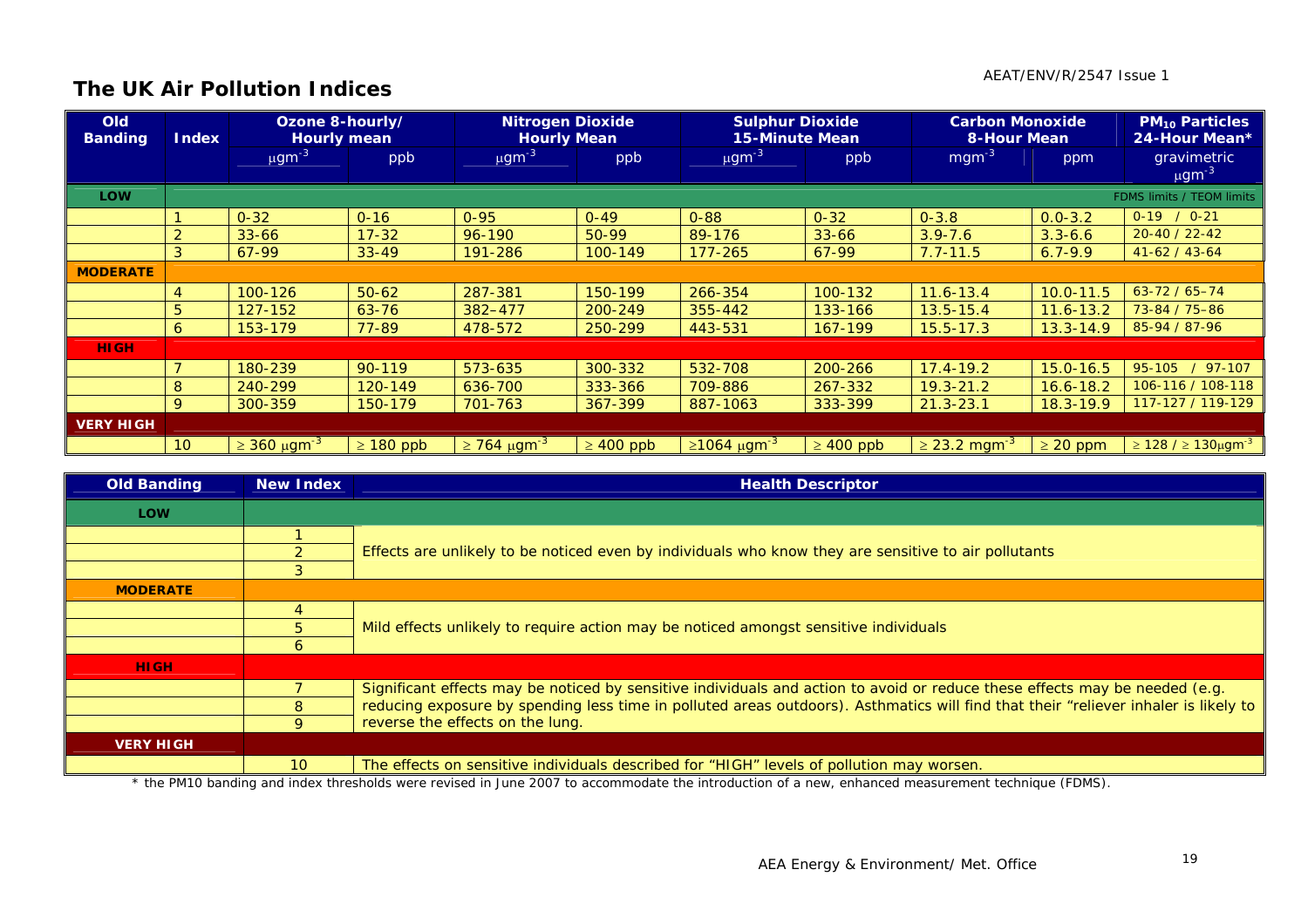# <span id="page-22-0"></span>**Appendix 2 - Forecasting Zones and Agglomerations**

### **CONTENTS**

| Table showing the Air Pollution Forecasting Zones and Agglomerations, |
|-----------------------------------------------------------------------|
| together with populations (based on 2001 Census).                     |
| Map of Forecasting Zones and Agglomerations.                          |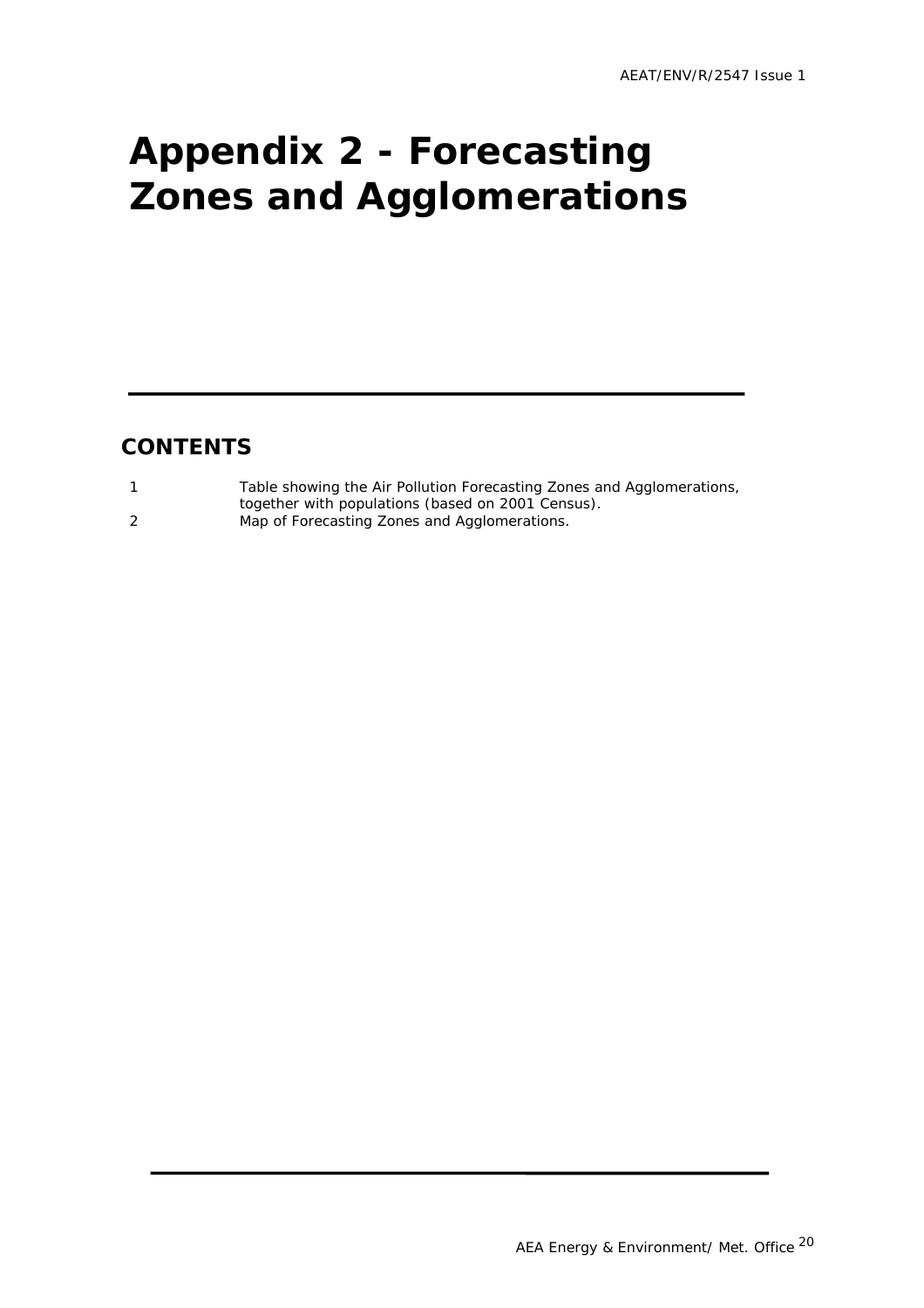#### **Forecasting Zones**

| Zone                             | <b>Population</b> |
|----------------------------------|-------------------|
|                                  |                   |
| <b>East Midlands</b>             | 3084598           |
| <b>Eastern</b>                   | 5119547           |
| <b>Greater London</b>            | 8278251           |
| <b>North East</b>                | 1635126           |
| <b>North West and Merseyside</b> | 3671986           |
| <b>South East</b>                | 6690881           |
| <b>South West</b>                | 4364704           |
| <b>West Midlands</b>             | 2970505           |
| <b>Yorkshire and Humberside</b>  | 2816363           |
|                                  |                   |
| <b>South Wales</b>               | 1578773           |
| <b>North Wales</b>               | 720022            |
|                                  |                   |
| <b>Central Scotland</b>          | 1813314           |
| <b>Highland</b>                  | 380062            |
| <b>North East Scotland</b>       | 1001499           |
| <b>Scottish Borders</b>          | 254690            |
|                                  |                   |
| <b>Northern Ireland</b>          | 1104991           |

#### **Forecasting Agglomerations**

| Agglomeration                        | <b>Population</b> |
|--------------------------------------|-------------------|
|                                      |                   |
| Brighton/Worthing/Littlehampton      | 461181            |
| <b>Bristol Urban Area</b>            | 551066            |
| <b>Greater Manchester Urban Area</b> | 2244931           |
| Leicester                            | 441213            |
| Liverpool Urban Area                 | 816216            |
| <b>Nottingham Urban Area</b>         | 666358            |
| <b>Portsmouth</b>                    | 442252            |
| <b>Sheffield Urban Area</b>          | 640720            |
| <b>Tyneside</b>                      | 879996            |
| West Midlands Urban Area             | 2284093           |
| West Yorkshire Urban Area            | 1499465           |
|                                      |                   |
| <b>Cardiff</b>                       | 327706            |
| Swansea/Neath/Port Talbot            | 270506            |
|                                      |                   |
| <b>Edinburgh Urban Area</b>          | 452194            |
| <b>Glasgow Urban Area</b>            | 1168270           |
|                                      |                   |
| <b>Belfast</b>                       | 580276            |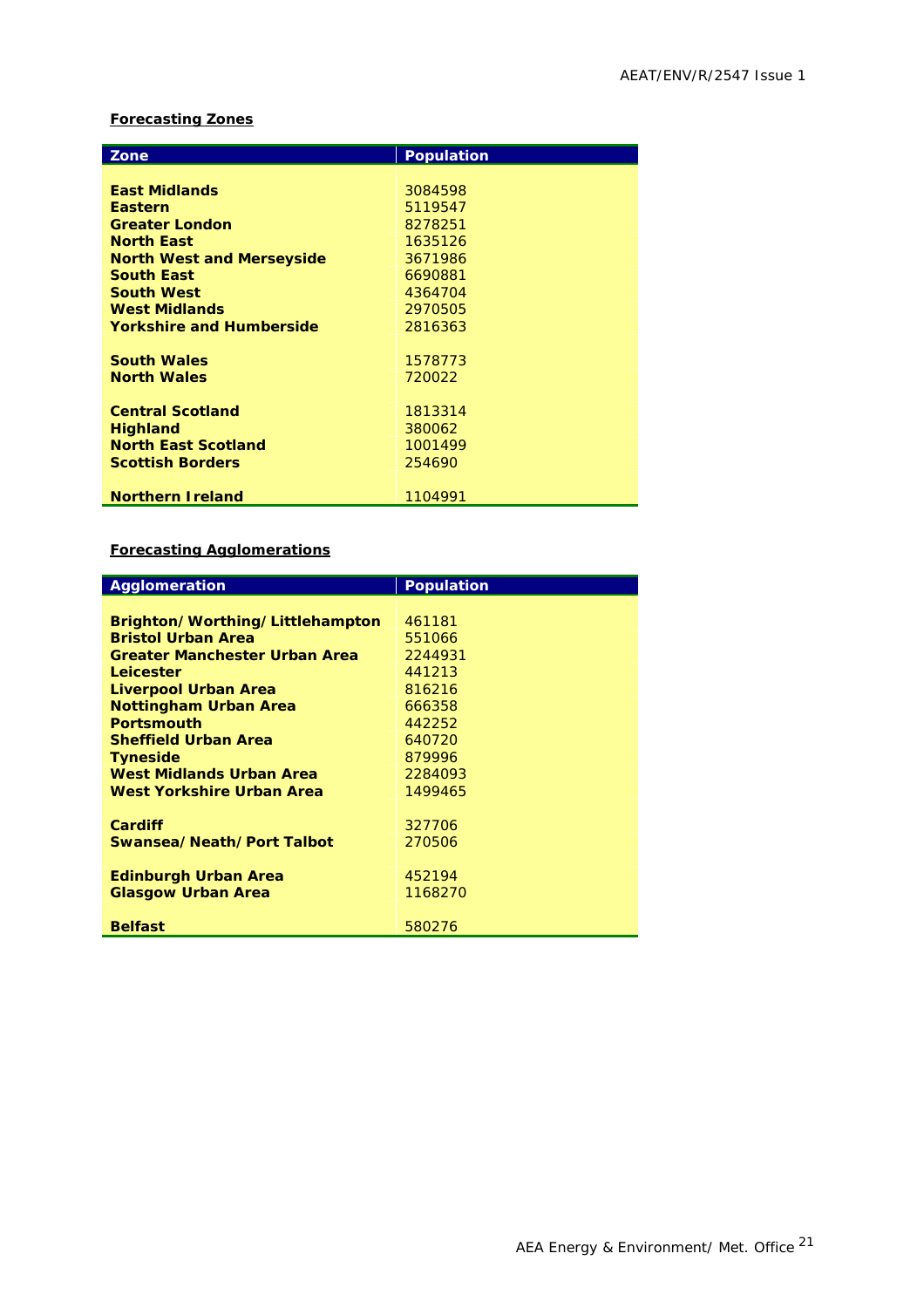

**Map of UK forecasting zones and agglomerations**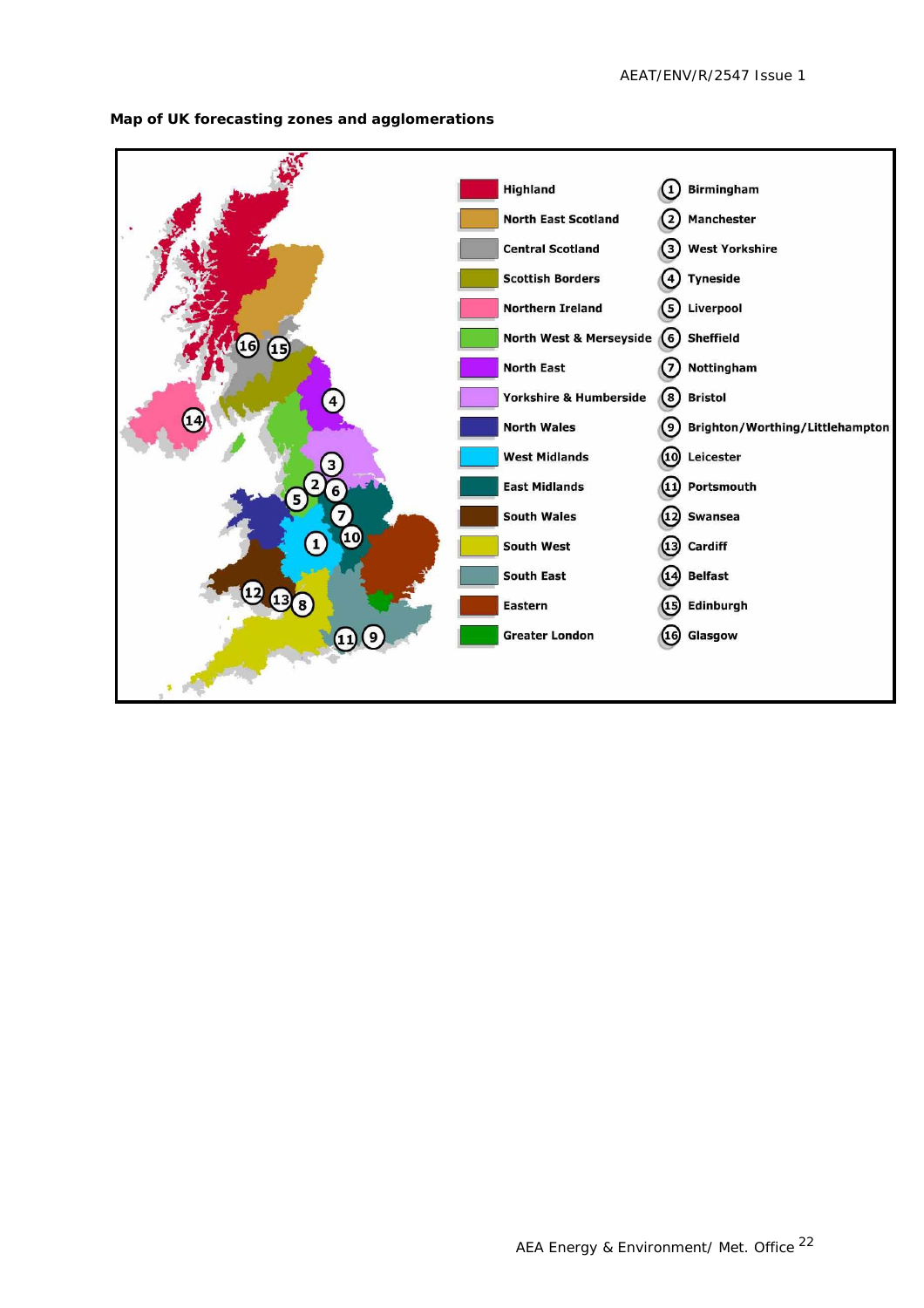### <span id="page-25-0"></span>**Appendix 3 – Worked Example of How UK Forecasting Success and Accuracy Rates are Calculated.**

### **CONTENTS**

1 Worked Example